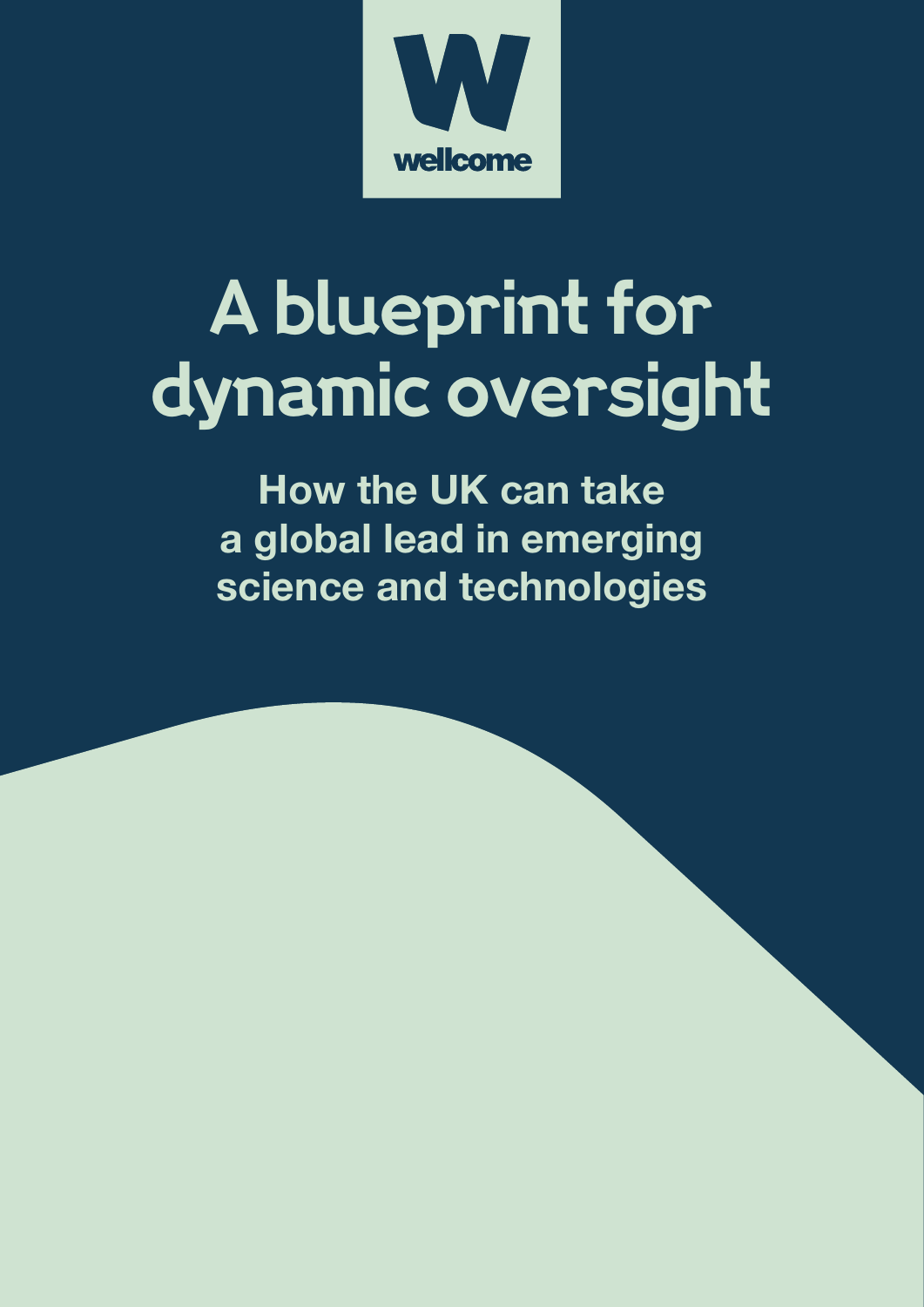# Contents

| Part 1: Approaching uncertainty to build a better regulatory environment in |  |
|-----------------------------------------------------------------------------|--|
|                                                                             |  |
|                                                                             |  |
|                                                                             |  |
|                                                                             |  |
|                                                                             |  |

**Published in March 2019** Written by Joseph Clift

For further information, contact the Wellcome policy team: policy@wellcome.ac.uk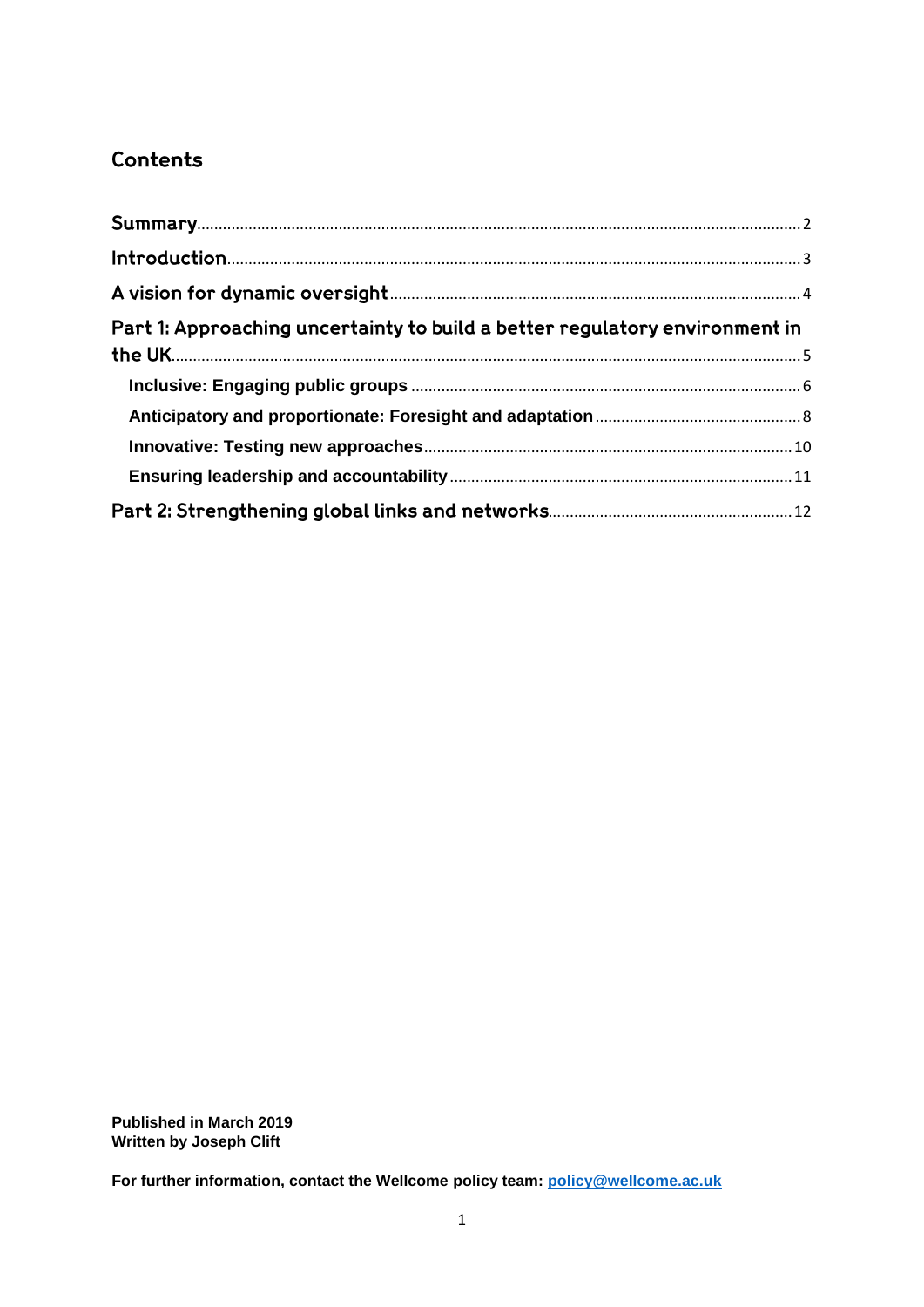# <span id="page-2-0"></span>Summary

Emerging science and technologies have the potential to improve our lives in many ways. AI is predicted to lift UK GDP by over 10% by 2030, with UK households on average seeing an extra £1,800-£2,300 a year.<sup>1</sup> Genome editing could reduce the risk of fatal disease, or significantly increase plant yields for farmers. The quantum technologies industry is estimated at being worth £1 billion to the UK in the future.<sup>2</sup> But these technologies are not without risks. Effective regulatory oversight is needed to ensure these technologies reach their full potential, with the public's trust, both quickly and safely.

By taking an ambitious approach, and by forging stronger links with other countries, the UK can become a global leader in the oversight of emerging technologies. This will create substantial rewards here – more investment into the UK, a stronger environment for science, and faster access to innovations that transform people's lives – but also around the world.

The UK's approach to oversight needs to shift from being inconsistent and sometimes sluggish, to become dynamic. Now is a unique moment for reform as the UK reflects on its regulatory choices as it leaves the EU. **The UK Government should seize this opportunity by setting out its vision and a package of reforms to make the UK the world-leader in the oversight of emerging science and technologies.** 

Dynamic oversight can be delivered by reforms underpinned by the following principles:

*Inclusive*. Public groups need to be involved from an early stage to improve the quality of oversight while making it more relevant and trustworthy. **The Government should support regulators to involve public groups from an early stage and to maintain engagement as innovation and its oversight is developed**.

**Anticipatory**. Identifying risks and opportunities early makes it easier to develop a suitable approach to oversight. Emerging technology often develops quickly and oversight must develop with it. **UK regulators must be equipped by government to anticipate and monitor emerging science and technologies to develop and iterate an appropriate, proportionate approach.**

*Innovative*. Testing experimental oversight approaches provides government and regulators with evidence of real-world impacts to make oversight better. Achieving this needs good collaboration between regulators, industry, academia and public groups. The UK is beginning to support innovative approaches, but **the Government needs to create new incentives for the testing of new oversight approaches**.

*Proportionate*. Oversight should foster the potential benefits of emerging science and technologies at the same time as protecting against harms, by being proportionate to predicted risk. The UK should keep up its strong track-record in delivering proportionate oversight.

**These changes will only be delivered effectively if there is clear leadership and accountability for oversight**. This requires the Government to be flexible and decisive in responding to regulatory gaps.

Achieving this change would help to consolidate the UK's leadership in regulation for the responsible development of new science and technologies to benefit society. However, at a time when Brexit is reshaping the UK's geopolitical relationships, it is important for the UK not to strike out alone. Instead the UK should take a lead in shaping regulation internationally and will need to work harder than ever to maintain its influence abroad. **The Government must support regulatory diplomacy to ensure that the approaches the UK pioneers on oversight are shared globally.**

<sup>&</sup>lt;sup>1</sup> PwC (2017)[. The economic impact of artificial intelligence on the UK economy.](https://www.pwc.co.uk/economic-services/assets/ai-uk-report-v2.pdf)

<sup>&</sup>lt;sup>2</sup> UK National Quantum Technologies Programme (2015)[. A roadmap for quantum technologies in the UK.](https://assets.publishing.service.gov.uk/government/uploads/system/uploads/attachment_data/file/470243/InnovateUK_QuantumTech_CO004_final.pdf)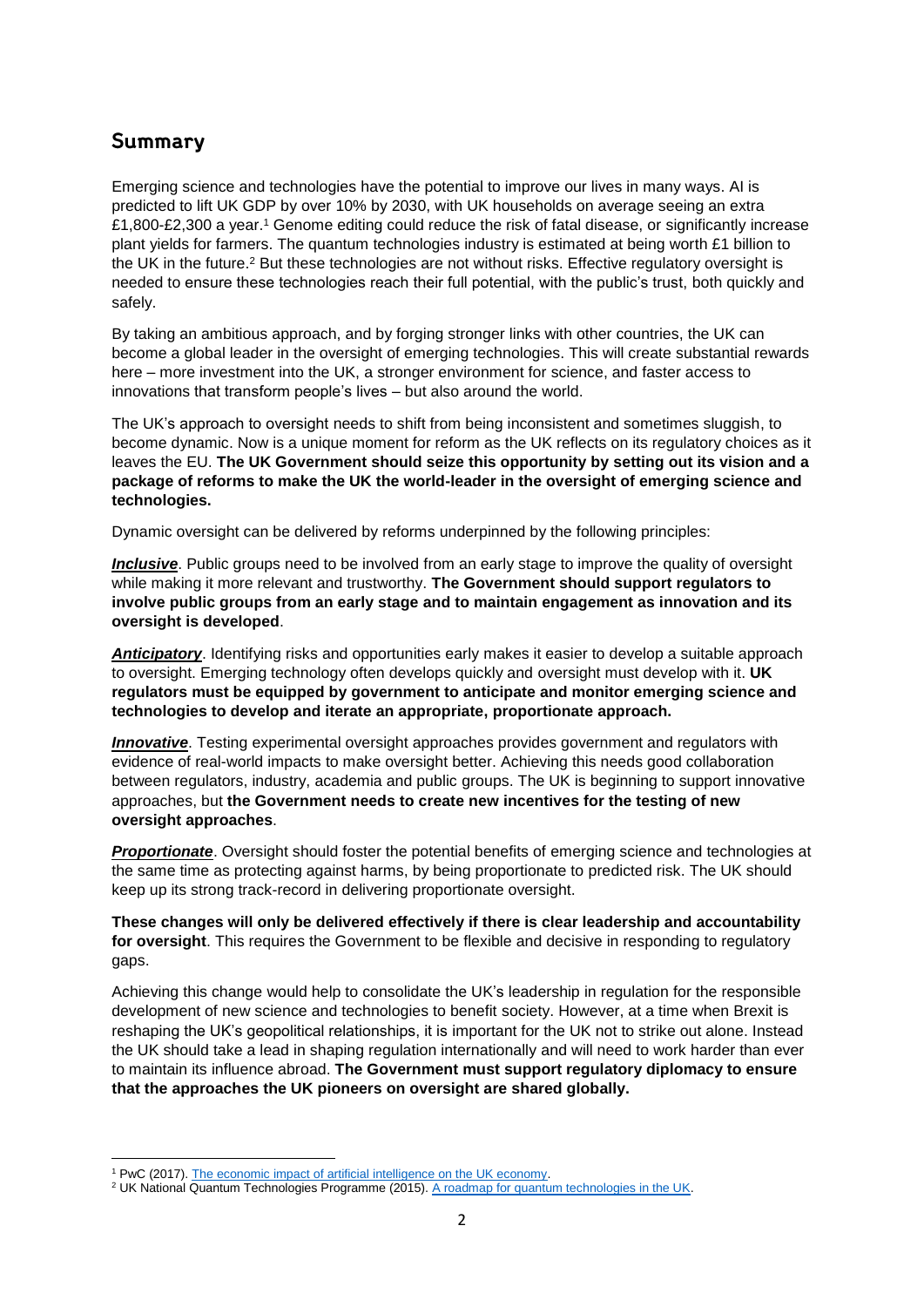# <span id="page-3-0"></span>Introduction

Emerging science and technologies improve our lives in many ways, but they also present possible risks. For example, CRISPR genome-editing technology has begun transforming agriculture, biotechnology and medical research, but not without ethical concerns.<sup>3</sup> Data-driven technologies such as AI are rapidly developing in manufacturing, energy and health, and driverless vehicles are beginning to be commercially available,<sup>4</sup> both raising issues such as 'what happens when algorithms go wrong?'. New innovations are being developed at a fast rate. Recent examples, such as the drone disruption at Gatwick airport and the misuse of personal data by Cambridge Analytica, highlight the complex challenge of using new technology in society.

Oversight – including law and informal approaches – is used to manage the risks of emerging technology and guides their development (see Box 1).

#### **Box 1: Managing risks of innovation through oversight**

Regulatory oversight aims to control how something is done. For a new area of technology, oversight can set the conditions for development, focus research efforts, reduce the risk of harm to people and the environment, ensure ethical requirements are met, and help to create a new industry.<sup>5</sup>

In this report, the term 'oversight' means *regulatory oversight*, covering the full range of governance tools for controlling the development and use of emerging science and technology.

Oversight includes 'hard law' – legally-binding requirements and responsibilities set by governments in the form of formal legislation, regulation and treaties<sup> $6$ </sup> – and informal tools such as industry self-regulatory standards, guidelines, codes of conduct, norms and forums for transnational dialogue.<sup>7</sup>

Law and informal approaches often interact – for example, standards may be developed to support compliance with a law, or may inform how law is developed.

The regulatory environment for emerging science and technologies is being considered by the UK Government, which recently set up a Ministerial Working Group to consider how this could be improved. <sup>8</sup> This report draws on analyses of recent and past examples of regulatory oversight for emerging science and technologies, the available literature on oversight in this area, and responses invited from other individuals and organisations<sup>9,10</sup> to identify principles and priorities for a new UK approach to developing oversight. We're grateful to all those who generously shared their time and views, but the recommendations here are Wellcome's alone.

<sup>1</sup> <sup>3</sup> Adli M (2018). [The CRISPR tool kit for genome editing and beyond.](https://www.nature.com/articles/s41467-018-04252-2) Nat Commun. 2018 May 15;9(1):1911. doi: 10.1038/s41467-018-04252-2.

<sup>4</sup> [https://www.independent.co.uk/life-style/gadgets-and-tech/news/waymo-self-driving-taxi-service-google-alphabet-uber](https://www.independent.co.uk/life-style/gadgets-and-tech/news/waymo-self-driving-taxi-service-google-alphabet-uber-robotaxi-launch-us-a8669466.html)[robotaxi-launch-us-a8669466.html](https://www.independent.co.uk/life-style/gadgets-and-tech/news/waymo-self-driving-taxi-service-google-alphabet-uber-robotaxi-launch-us-a8669466.html)

<sup>&</sup>lt;sup>5</sup> OECD (1996). [Regulatory reform and innovation.](https://www.oecd.org/sti/inno/2102514.pdf) OECD: Paris.

<sup>&</sup>lt;sup>6</sup> Goncalves ME, Gameiro M (2015). Hard Law, Soft Law and Self-regulation: Seeking Better Governance for Science and [Technology in the EU.](https://www.researchgate.net/publication/272351073_Hard_Law_Soft_Law_and_Self-regulation_Seeking_Better_Governance_for_Science_and_Technology_in_the_EU)

 $\frac{7}{7}$  Marchant GE, Allenby B (2017). [Soft law: New tools for governing emerging technologies.](https://www.tandfonline.com/doi/full/10.1080/00963402.2017.1288447) Bulletin of the Atomic Scientists, 73:2, 108-114.

<sup>8</sup> [www.gov.uk/government/news/business-secretary-hosts-first-cross-government-working-group-on-future-regulation](http://www.gov.uk/government/news/business-secretary-hosts-first-cross-government-working-group-on-future-regulation)

<sup>9</sup> Gunashekar S, Parks S et al (2019)[. Oversight of emerging science and technology: Learning from past and present efforts](https://wellcome.ac.uk/reports/blueprint-oversight-emerging-science-and-technologies)  [around the world.](https://wellcome.ac.uk/reports/blueprint-oversight-emerging-science-and-technologies) RAND Europe.

<sup>&</sup>lt;sup>10</sup> Chubb J, Montana J, Stilgoe J, Stirling A, Wilsdon J (2019). A review of recent evidence on the governance of emerging [science and technology.](https://wellcome.ac.uk/reports/blueprint-oversight-emerging-science-and-technologies) UCL Consultants.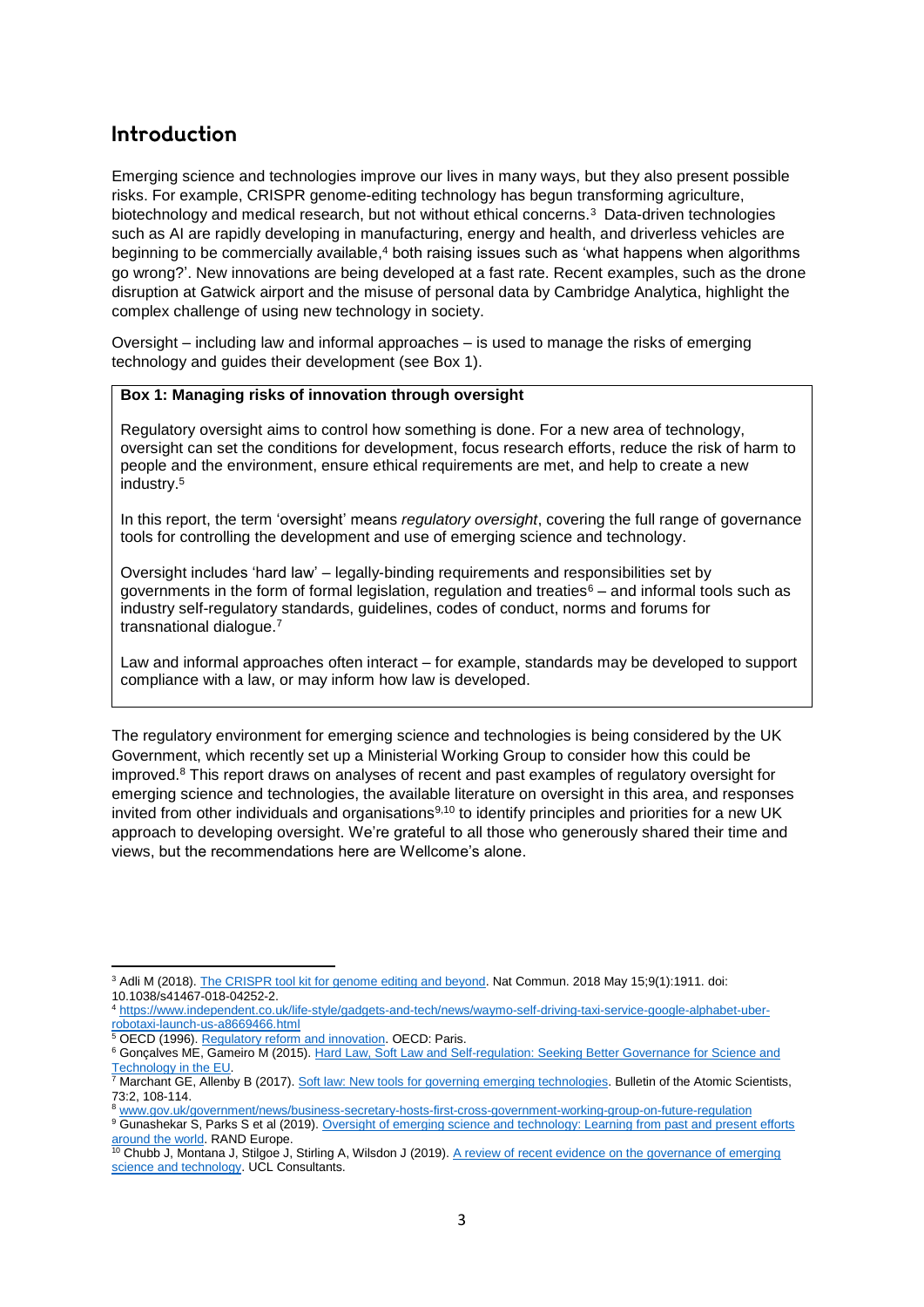# <span id="page-4-0"></span>A vision for dynamic oversight

The UK is ranked fourth in the Global Innovation Index<sup>11</sup> and is also considered the fourth most promising market for innovation, disruption and technology. <sup>12</sup> London is the third most attractive city in the world for tech start-ups, the highest rated in Europe.<sup>13</sup>

This strength in innovation stems from a unique set of capabilities. The UK has a tightly-clustered, cutting-edge discovery science base, with world leading universities<sup>14</sup> and a strong industry R&D presence. The NHS – the world's largest universal health system – is a testing ground for innovations in the life sciences, such as cell and gene therapies.

The UK also has a good track record in developing oversight that promotes innovation while protecting consumers, the public and environment. But more can be done to capitalise on these assets to support the transformative areas of innovation that will define future decades, and to meet the aims of the Industrial Strategy and 2.4% R&D investment goal.

Reform of the UK's regulatory approach could bring substantial rewards:

- **Economic benefits, as the UK attracts inward investment**. Innovative oversight such as regulatory sandboxes (see Box 4) have helped maintain the UK's attractiveness within the global FinTech market – with over \$16 billion in total fintech investment in 2018, the UK leads the rest of Europe.<sup>15</sup> Conversely, innovation will head elsewhere if the conditions aren't right: graphene was first isolated in the UK, but China, the US and South Korea now lead a graphene market that is set to reach \$1.6bn by 2025.<sup>16</sup>
- **Scientific benefits, as the UK is seen as an attractive location to develop cutting-edge science and bring it through into practice**. For example, regulation on human embryos contributes to the UK as a world-leader in the study of how humans develop. Good oversight has also been shown to help entry to market for new products.<sup>17</sup>
- **Social benefits**, **as people in the UK gain faster access to transformative innovations**. In 2015, the UK became the first country in the world to pass law to allow mitochondrial donation. Regulatory certainty helped this innovative technique to develop, giving families affected by mitochondrial disease the chance of having healthy children (see Box 2).

The UK's withdrawal from the EU creates immediate choices about the UK's future regulatory approach. To ensure access to market and research collaboration in the EU, continued alignment will be important; alternatively, the UK could seek to align with a different jurisdiction through trade negotiations. 18,19

Even if the UK continues to participate in the EU single market after Brexit, many emerging technologies fall outside EU competence, leaving the UK free to act. Whatever the future relationship between the UK and the EU, therefore, the UK has an opportunity to seize in developing its own approach.

The UK must redefine its approach to the oversight of emerging science and technology: moving from being inconsistent and sometimes sluggish, to become dynamic. This approach should be based on

 11 Cornell University, INSEAD, WIPO (2018)[. The Global Innovation Index 2018: Energizing the World](http://www.globalinnovationindex.org/gii-2018-report) with Innovation.

Startup Genome (2018). [Global Startup Ecosystem Report 2018.](https://startupgenome.com/reports/2018/GSER-2018-v1.1.pdf)

<sup>&</sup>lt;sup>13</sup> KPMG (2018). The Changing Landscape of Disruptive Technologies: Tech hubs forging new paths to outpace the [competition.](https://info.kpmg.us/content/dam/info/en/techinnovation/pdf/2018/tech-hubs-forging-new-paths.pdf)

<sup>&</sup>lt;sup>14</sup> Times Higher Education (2019). [World University Rankings 2019.](http://www.timeshighereducation.com/world-university-rankings/2019/world-ranking)

<sup>15</sup> KPMG (2018). [The Pulse of Fintech 2018: Biannual global analysis of investment in fintech.](https://assets.kpmg/content/dam/kpmg/xx/pdf/2018/07/h1-2018-pulse-of-fintech.pdf)

<sup>&</sup>lt;sup>16</sup> BSI (2018). Developing a UK Standards Strategy for Graphene.

<sup>17</sup> Stern AD (2016). [Innovation under Regulatory Uncertainty: Evidence from Medical Technology.](https://www.ncbi.nlm.nih.gov/pmc/articles/PMC5482535) J Public Econ. 2016;145:181- 200.

<sup>18</sup> Wellcome (2018)[. Building a Strong Future for European Science: Brexit and Beyond.](https://wellcome.ac.uk/sites/default/files/building-strong-future-european-science-brexit-beyond.pdf)

<sup>19</sup> Wellcome (2019)[. Brexit and Beyond: Clinical trials.](https://wellcome.ac.uk/sites/default/files/brexit-and-beyond-clinical-trials.pdf)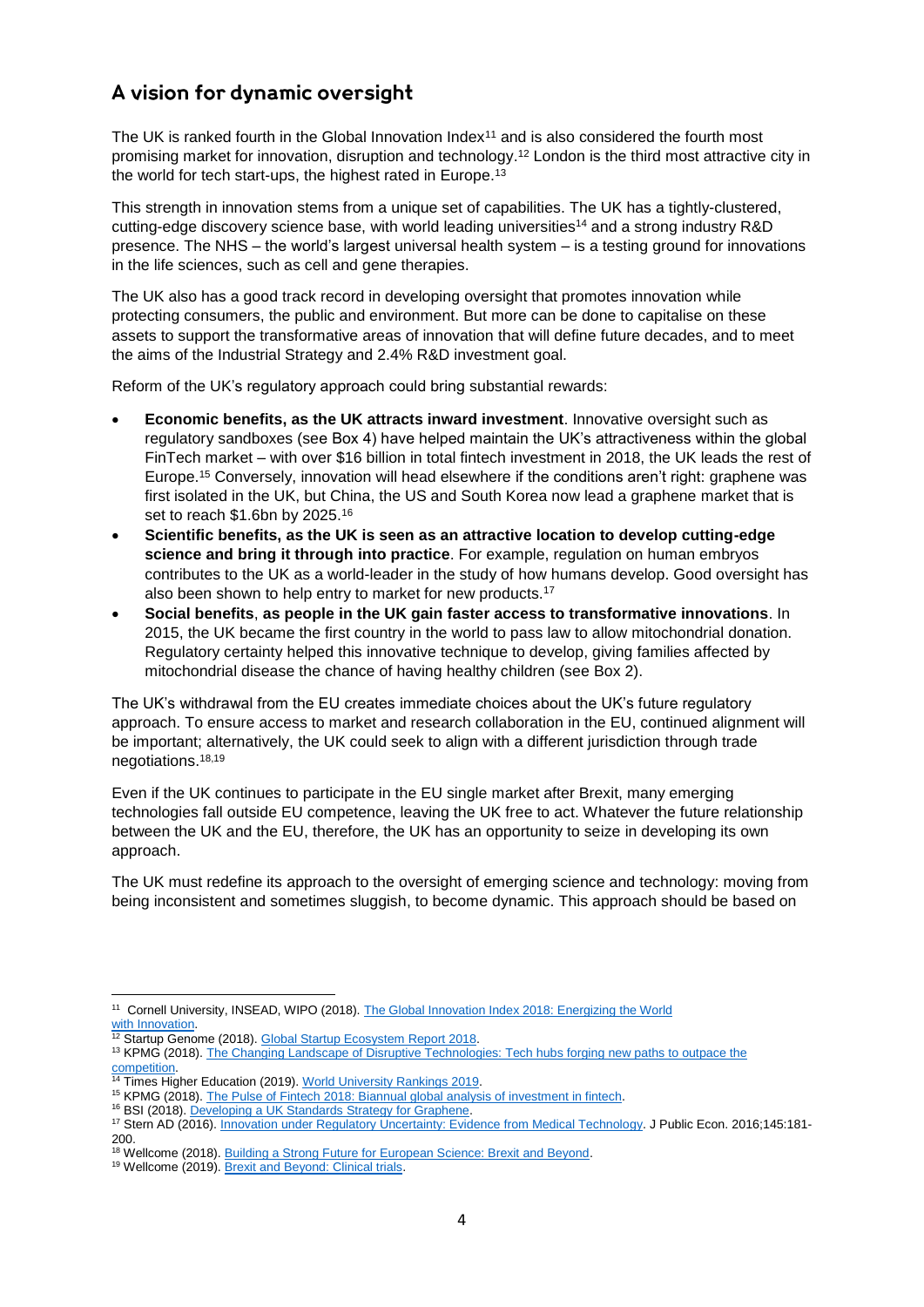the following principles, which we've drawn from our consultation,<sup>20</sup> a new comparative analysis and literature review: 21,22

- **Inclusive**. Oversight should bring together different expertise and perspectives for example from public groups, industry and academia – to improve approaches and make them more relevant and trustworthy. Engaging society on the need for an innovation and its oversight can help create sustainable change and avoid any damaging public backlash. This has not always gone well in the UK: restrictions set in response to strong negative views about genetically modified (GM) crops reduced the UK's role in the global market for GM seed, which has grown to over \$17 billion.<sup>23</sup> There is some evidence that the lesson has been learnt, but further progress is needed.
- **Anticipatory**. Oversight should keep pace with science and adapt to changing societal concerns. Where regulatory challenges are identified ahead of time, there is a better opportunity to develop a suitable approach, and adapt it as further challenges emerge and technology develops.<sup>24</sup> While some individual regulators do this, the UK regulatory culture needs to shift from being reactive to applying an anticipatory approach routinely.
- **Innovative**. Testing experimental oversight approaches provides government and regulators with evidence of real-world impacts. This is now recognised in the UK, for example in the new Regulators' Pioneer Fund, but must be adopted at scale.
- **Proportionate**. Oversight should foster the potential benefits of emerging science and technology at the same time as protecting against harms, by being proportionate to predicted risk. The UK should keep up its strong track-record in delivering proportionate oversight.

Combining these approaches in dynamic oversight will enable the UK to realise the potential benefit of each new innovation while maintaining safety, supported by enduring public trust. To deliver this, the UK does not have to start from scratch. Many of the elements are already in place, but these must be strengthened, coordinated and used consistently across government.

What the UK learns in pioneering new approaches should be shared with others globally to help others address the same challenges. The UK should also learn from ideas elsewhere. Using diplomatic links, international institutions and influence through future trade agreements, the UK should use this regulatory diplomacy to shape common international approaches.

Moments for taking bold new approaches to oversight are rare. The UK must seize this one.

**Recommendation: The UK Government must now seize the opportunity to set out its vision and a package of reforms to make the UK the world-leader in the regulatory oversight of emerging science and technologies.** 

# <span id="page-5-0"></span>Part 1: Approaching uncertainty to build a better regulatory environment in the UK

Emerging technologies develop in unpredictable ways. For example, compared to their disruptive effect in the banking or entertainment sectors, mobile devices and apps have only had an incremental impact in healthcare. 25

<sup>1</sup> <sup>20</sup> Wellcome (2019)[. Consultation on the oversight of emerging science and technologies.](https://wellcome.ac.uk/reports/blueprint-oversight-emerging-science-and-technologies)

<sup>&</sup>lt;sup>21</sup> Gunashekar S, Parks S et al (2019)[. Oversight of emerging science and technology:](https://wellcome.ac.uk/reports/blueprint-oversight-emerging-science-and-technologies) Learning from past and present efforts [around the world.](https://wellcome.ac.uk/reports/blueprint-oversight-emerging-science-and-technologies) RAND Europe.

 $22$  Chubb J, Montana J, Stilgoe J, Stirling A, Wilsdon J (2019). A review of recent evidence on the governance of emerging cience and technology. UCL Consultants.

Science and technology. OCL Consultants.<br><sup>23</sup> International Service for the Acquisition of Agri-biotech Applications (2018). Global Status of Commercialized Biotech/GM [Crops in 2017.](http://www.isaaa.org/resources/publications/briefs/53/download/isaaa-brief-53-2017.pdf) ISAAA Brief 53.

<sup>&</sup>lt;sup>24</sup> Rae J, Armstrong H (2017). [A working model for anticipatory regulation: Nesta working paper.](https://www.nesta.org.uk/report/a-working-model-for-anticipatory-regulation-a-working-paper/)

<sup>&</sup>lt;sup>25</sup> Peiris D, Miranda JJ, Mohr DC (2018)[. Going beyond killer apps: building a better mHealth evidence base.](https://gh.bmj.com/content/3/1/e000676) BMJ Global Health 2018;3:e000676.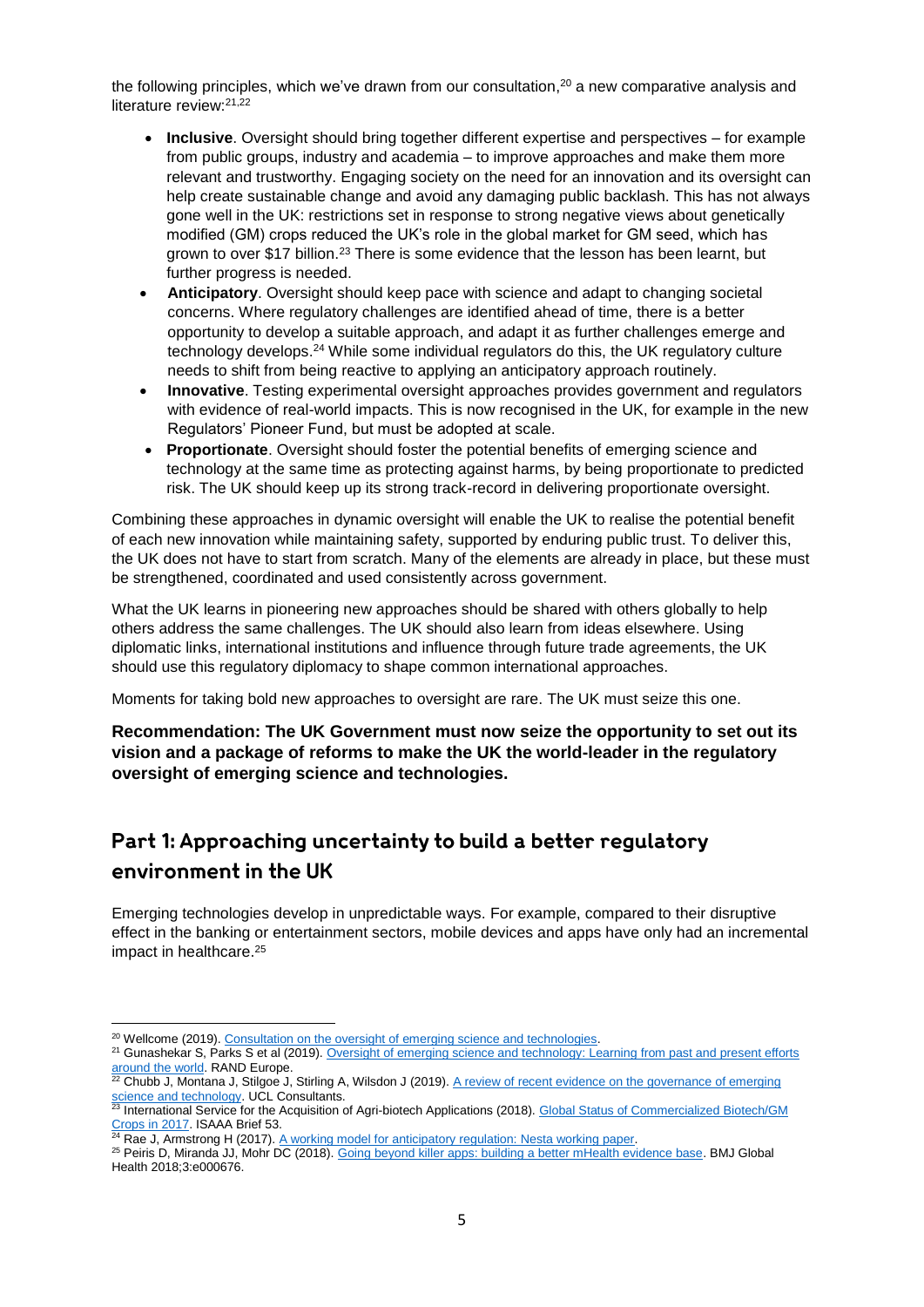While emerging technologies have the potential to transform industries (or create completely new ones), they often develop at pace and may raise ethical issues or challenge social norms, and may be viewed in different ways by different parts of society.<sup>26</sup> In the absence of robust, complete evidence, decisions rely on the ability to predict what might happen.

This makes it challenging for governments and regulators to decide when, and how, to regulate emerging technologies.<sup>27,28</sup> Yet their actions will influence the development of any potential innovation – positively or negatively.<sup>29</sup> Acting too early, for example through disproportionately strict regulation, may 'lock in' an innovation to an ill-suited regulatory regime and stifle a new industry – as the UK experienced with GM crops. But regulatory action too late may mean that an innovation has negative outcomes that could have been avoided and can damage trust.

Applying the principles set out in the vision will help to manage this uncertainty. This section builds on these principles with recommendations on what the UK must do to adopt an approach that is inclusive, anticipatory, innovative and proportionate. Together, the following actions will create a clear and integrated approach to dynamic oversight for emerging science and technologies.

## <span id="page-6-0"></span>**Inclusive: Engaging public groups**

Emerging science or technology can raise ethical concerns. For example, gene drive could reduce the number of mosquitoes that spread diseases such as malaria, dengue and zika, but may also cause unpredicted long-term effects in an ecosystem. <sup>30</sup> Artificial Intelligence may improve productivity and create economic growth, but could have inequitable social impacts $31 -$  in recent polling of the UK public, 26% said their biggest concern with AI was "a lack of adequate oversight or government regulation of automated decisions to protect people if a decision made is unfair".<sup>32</sup>

Engaging people and understanding their views is therefore critical to build public confidence in the use and oversight of new technology.

Over the past 10 years there has been strong public support for science and technology in the UK, but this support is conditional.33,34 Lack of engagement has contributed to high-profile public backlashes in the UK, with a significant negative impact on the success of the innovation – for example, on the use of genetically-modified crops,<sup>35,36</sup> and the care.data project aiming to use patient data from GP records.<sup>37</sup>

Conversely, good practice in engaging public groups has helped to build public understanding and confidence about an emerging science or technology, contributing to its uptake (see Box 2). This can

<sup>1</sup> <sup>26</sup> Nuffield Council of Bioethics (2012). [Emerging biotechnologies: technology, choice, and the public good.](http://nuffieldbioethics.org/project/emerging-biotechnologies)

<sup>27</sup> Butenko A, Larouche P (2015). [Regulation for innovativeness or regulation of innovation?](https://www.tandfonline.com/doi/abs/10.1080/17579961.2015.1052643) Law, Innovation and Technology, 7:1, 52-82.

<sup>&</sup>lt;sup>28</sup> Marchant GE, Allenby BR, Herkert JR (2011). The Growing Gap Between Emerging Technologies and Legal-Ethical [Oversight: The Pacing Problem.](https://rd.springer.com/book/10.1007%2F978-94-007-1356-7)

<sup>&</sup>lt;sup>29</sup> Genus A, Stirling A (2018). [Collingridge and the dilemma of control: towards responsible and accountable innovation.](http://www.sciencedirect.com/science/article/pii/S0048733317301622) Research Policy, 47 (1), 61–69.

<sup>30</sup> National Academies of Sciences, Engineering, and Medicine (2016). Gene Drives on the Horizon: Advancing Science, [Navigating Uncertainty, and Aligning Research with Public Values.](https://doi.org/10.17226/23405)<br>31 years uncertainty, and Aligning Research with Public Values.

[www.weforum.org/agenda/2015/03/3-important-questions-about-emerging-technologies/](http://www.weforum.org/agenda/2015/03/3-important-questions-about-emerging-technologies/)

<sup>32</sup> RSA (2018). [Artificial Intelligence: Real Public Engagement.](https://www.thersa.org/discover/publications-and-articles/reports/artificial-intelligence-real-public-engagement)

<sup>33</sup> Chubb J, Montana J, Stilgoe J, Stirling A, Wilsdon J (2019). A review of recent evidence on the governance of emerging [science and technology.](https://wellcome.ac.uk/reports/blueprint-oversight-emerging-science-and-technologies) UCL Consultants.

<sup>&</sup>lt;sup>34</sup> Macnaghten P, Chilvers J (2014)[. The future of science governance: publics, policies, practices.](https://www.researchgate.net/publication/263662223_The_future_of_science_governance_Publics_policies_practices) Environment and Planning C: 32: 530–548.

<sup>&</sup>lt;sup>35</sup> Burke D (2004). **GM food and crops:** what went wrong in the UK? Many of the public's concerns have little to do with science. EMBO Rep. 2004;5(5):432-6.

<sup>36</sup> Rowe G, Horlick-Jones T, Walls J, Pidgeon N (2005)[. Difficulties in evaluating public engagement initiatives: reflections on an](https://journals.sagepub.com/doi/10.1177/0963662505056611)  [evaluation of the UK GM Nation? public debate about transgenic crops.](https://journals.sagepub.com/doi/10.1177/0963662505056611) Public Understand. Sci. 14 (2005) 331–352.

<sup>&</sup>lt;sup>37</sup> Carter P, Laurie GT, Dixon-Woods M (2015)[. The social licence for research: why care.data ran into trouble.](https://jme.bmj.com/content/41/5/404) J Med Ethics. 2015 May; 41(5): 404–409.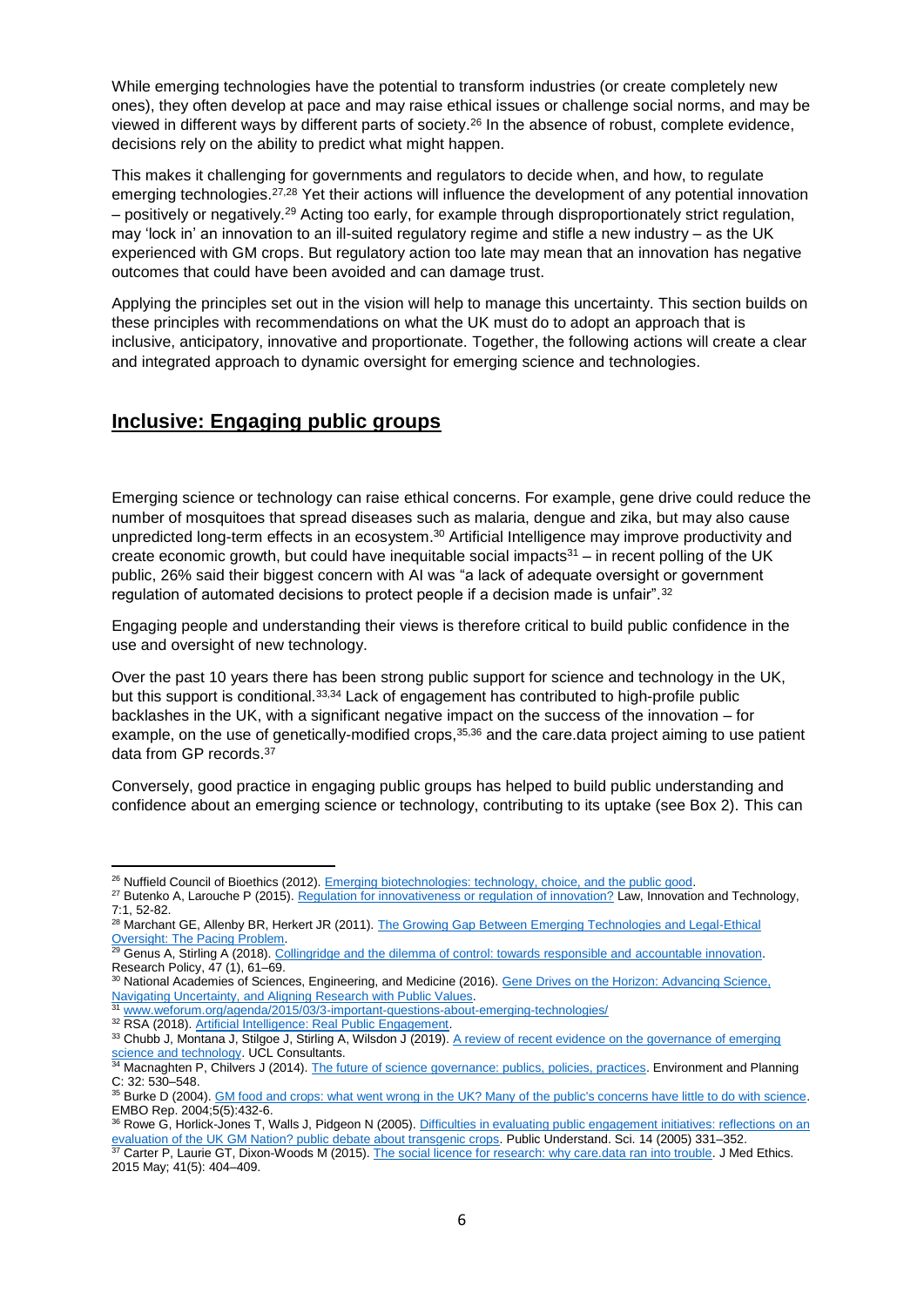also help decision-makers improve how they develop oversight by better understanding public views, values and attitudes around a particular innovation.

#### **Box 2: Public engagement on mitochondrial donation**

Approximately 1 in 200 children in the UK are born with faulty mitochondrial DNA. While many grow up with mild symptoms or none, some develop more serious mitochondrial disorders that can lead to disability and death at an early age.

In 2015, the Human Fertilisation and Embryology Authority (HFEA) was asked to seek public views ahead of any regulatory change to legalise mitochondrial donation, new techniques that would enable a woman at risk of passing on mitochondrial disease to have a healthy child related to her and her partner.

With support from the Sciencewise programme, the HFEA undertook a comprehensive public dialogue exercise.<sup>38</sup> This work focused on how people's views change when introduced to different information and provided the opportunity for public groups to learn about mitochondrial donation and give it fair consideration.<sup>39</sup> A separate survey covered the views of the UK population by sampling a representative group.

The results of the public dialogue and consultation indicated that there was overall public support for permitting mitochondrial donation, giving the Government confidence to proceed.<sup>40</sup> The public engagement element was praised for its role in leading to the legislative change.<sup>41</sup>

Engagement can take numerous forms, such as deliberative forums, citizens juries, stakeholder dialogue, surveys and polling.<sup>42</sup> Dialogue exercises are better than one-way information gathering exercises because they increase understanding of the concerns that public groups may have and how they respond to new information.<sup>43</sup> For example, there is some evidence that public perception of driverless cars in the UK has worsened as the technology has developed.<sup>44</sup>

Ongoing engagement with a variety of public groups is therefore important to ensure that oversight is responsive to changes in societal concerns, especially regarding technologies such as AI that the Government is prioritising within its Industrial Strategy. This engagement must start early in the process and be an active partnership.

## **Recommendation: The UK Government should support regulators to ensure that public groups are engaged from an early stage as oversight is being developed, and to ensure active engagement continues as the innovation develops.**

Since 2004, the Sciencewise programme has helped government and regulators to develop policy informed by the views, concerns and aspirations of public groups.45,46 Recent projects include the use of human tissue and linked health data in research, and attitudes towards drones.<sup>47</sup> The programme is now part of UKRI, which is developing a new public engagement vision and strategy.<sup>48</sup> **Expanding** 

<sup>38</sup> Human Fertilisation and Embryology Authority (2013)[. Mitochondria replacement consultation:](https://www.hfea.gov.uk/media/2618/mitochondria_replacement_consultation_-_advice_for_government.pdf) [Advice to Government.](https://www.hfea.gov.uk/media/2618/mitochondria_replacement_consultation_-_advice_for_government.pdf)

<sup>39</sup> Herbrand C, Dimond R (2018). [Mitochondrial donation, patient engagement and narratives of hope.](http://dx.doi.org/10.1111/1467-9566.12631) Sociology of Health and Illness 40 (4) , pp. 623-638.

<sup>&</sup>lt;sup>40</sup> Department of Health (2014). Mitochondrial Donation: A consultation on draft regulations to permit the use of new treatment [techniques to prevent the transmission of a serious mitochondrial disease from mother to child.](https://assets.publishing.service.gov.uk/government/uploads/system/uploads/attachment_data/file/285251/mitochondrial_donation_consultation_document_24_02_14_Accessible_V0.4.pdf)

<sup>&</sup>lt;sup>41</sup> Craven L, Murphy J, Turnbull DM, Taylor RW, Gorman GS, McFarland R (2018). Scientific and Ethical Issues in [Mitochondrial Donation.](https://www.ncbi.nlm.nih.gov/pmc/articles/PMC5890307/) New Bioeth. 2018;24(1):57-73.

<sup>42</sup> [www.involve.org.uk/resources/knowledge-base/what/public-engagement-public-policy-making](http://www.involve.org.uk/resources/knowledge-base/what/public-engagement-public-policy-making)

<sup>43</sup> Eaton W, Wright W, Whyte K, Gasteyer S, Gehrke PJ (2014). [Engagement and Uncertainty: Emerging Technologies](https://files.eric.ed.gov/fulltext/EJ1029979.pdf) 

[Challenge the Work of Engagement.](https://files.eric.ed.gov/fulltext/EJ1029979.pdf) Journal of Higher Education Outreach and Engagement, v18 n2 p151-177 2014. 44 Richardson E, Davies P (2018). [The Changing Public's Perception of Self-Driving Cars.](https://doi.org/10.13140/rg.2.2.34641.02402)

<sup>45</sup> [https://sciencewise.org.uk](https://sciencewise.org.uk/)

<sup>46</sup> RPA (2015). [Evaluation of the Sciencewise Programme 2012-2015.](https://sciencewise.org.uk/wp-content/uploads/2018/11/SW-Evaluation-FR-230315.pdf) Report for Sciencewise/Ricardo-AEA.

<sup>47</sup> <https://sciencewise.org.uk/projects-and-impacts/impacts/>

<sup>&</sup>lt;sup>48</sup> UK Research and Innovation (2018). Strategic Prospectus: Building the UKRI Strategy.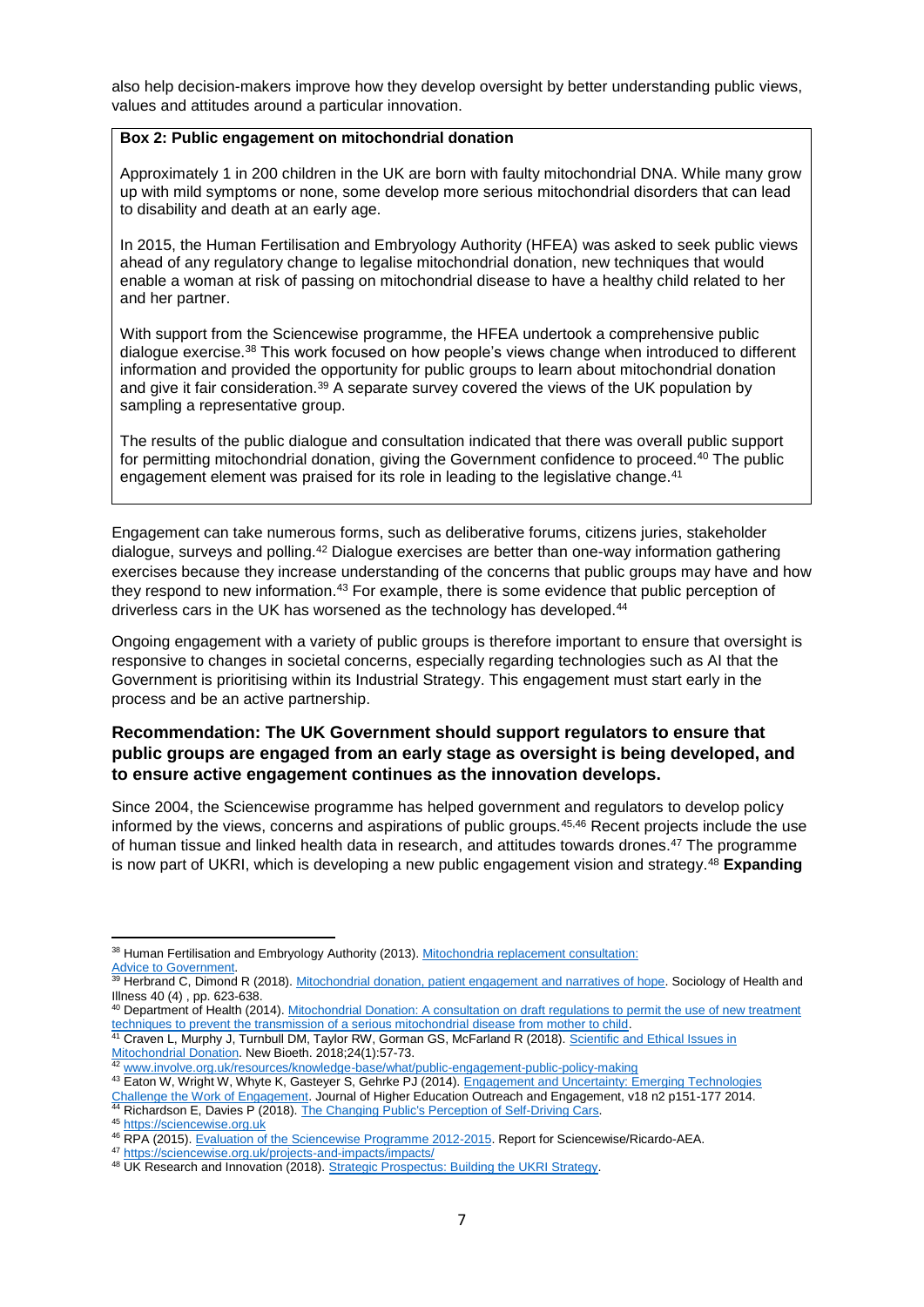#### **its activities of Sciencewise through this could be a good route to strengthen support for regulators to engage public groups.**

When government creates new bodies that will be important for decisions on oversight for emerging science and technologies, such as the newly-created Centre for Data Ethics and Innovation, **government should ensure that these are supported with public engagement budgets.**

Public engagement on emerging science and technologies is also conducted outside government. For example, in 2018 the Academy of Medical Sciences worked with Ipsos MORI and Understanding Patient Data on a programme of public dialogue to explore opinions on the use of emerging 'datadriven' medical technologies. <sup>49</sup> Such exercises provide a useful body of information that regulators should take into account when making oversight decisions. **Research funders, learned societies and professional organisations should continue to fund this work and engage regulators on the findings.**

## <span id="page-8-0"></span>**Anticipatory and proportionate: Foresight and adaptation**

An anticipatory approach<sup>50,51</sup> involves acting early and iterating oversight around an innovation as it develops. This approach relies on identifying early indicators of change and potential challenges through effective horizon scanning and foresight;<sup>52,53</sup> early engagement with public groups; and flexibility in oversight tools. In the UK, Nesta has promoted an anticipatory approach as a way of securing the benefits of innovation while managing risks.<sup>54</sup>

Although not adopted systemically, anticipatory approaches have been used to good effect in the past. The US Recombinant DNA Advisory Committee, while formed reactively in 1974 to guide the use of recombinant DNA molecules, has adapted the oversight it provides, anticipating areas of science such as gene therapy.<sup>55</sup> Because of this, effective oversight has been in place without further formal government legislation or regulation.<sup>56</sup>

In the UK, the Government took an anticipatory approach to mitochondrial donation (see Box 2), placing provision in legislation that allowed research in this area to continue while adding flexibility for the HFEA to consider the need for clinical use in the future.

The HFEA took a more reactive approach to admixed embryos containing human and animal material, where it had not been clear if this fell within HFEA's regulatory remit.<sup>57</sup> Admixed embryos had been identified through its horizon scanning programme, but consultation with public groups was delayed until licence applications began to reach the HFEA. While clarity was provided through changes to the HFE Act, the failure to approach this issue earlier was criticised for its impact on research.<sup>58</sup>

<sup>55</sup> Khan S et al (2016). [Role of Recombinant DNA Technology to Improve Life.](https://www.hindawi.com/journals/ijg/2016/2405954/cta/) International Journal of Genomics 2016.

<sup>1</sup> 49 Castell S, Robinson L, Ashford H (2018). Future data-driven technologies and the implications for use of patient data: [Dialogue with public, patients and healthcare professionals.](https://acmedsci.ac.uk/file-download/6616969)

<sup>&</sup>lt;sup>50</sup> Chubb J, Montana J, Stilgoe J, Stirling A, Wilsdon J (2019). A review of recent evidence on the governance of emerging [science and technology.](https://wellcome.ac.uk/reports/blueprint-oversight-emerging-science-and-technologies) UCL Consultants.

<sup>&</sup>lt;sup>51</sup> Nelson N., Geltzer A., Hilgartner S. Introduction: The anticipatory state: Making policy-relevant knowledge about the future. Science and Public Policy. 2008;35(8):546–550.

<sup>52</sup> Amanatidou E et al (2012). On concepts and methods in horizon scanning: Lessons from initiating policy dialogues on [emerging issues.](https://academic.oup.com/spp/article/39/2/208/1619090) Science and Public Policy. 39. 208-221.

<sup>53</sup> Laurie G, Harmon SHE, Arzuaga F (2012). Foresighting Futures: Law, New Technologies and the Challenges of Regulating [for Uncertainty.](https://www.tandfonline.com/doi/pdf/10.5235/175799612800650626) Law, Innovation and Technology 4 (1) 1-36.

<sup>&</sup>lt;sup>54</sup> Armstrong H, Gorst C, Rae J (2019). [Renewing regulation: 'Anticipatory regulation' in an age of disruption.](https://www.nesta.org.uk/report/renewing-regulation-anticipatory-regulation-in-an-age-of-disruption/)

<sup>&</sup>lt;sup>56</sup> Wivel N (2014). [Historical Perspectives Pertaining to the NIH Recombinant DNA Advisory Committee.](https://www.ncbi.nlm.nih.gov/pmc/articles/PMC3900000/) Human Gene Therapy 25 (January): 19–24.

<sup>&</sup>lt;sup>57</sup> Haddow G et al (2010)[. Not "Human" Enough to be Human but not "Animal" Enough to be Animal -](https://www.tandfonline.com/doi/abs/10.1080/14636770903561182) the Case of the HFEA, [Cybrids and Xenotransplantation in the UK.](https://www.tandfonline.com/doi/abs/10.1080/14636770903561182) New Genetics and Society, vol. 29, no. 1, pp. 3-17.

<sup>&</sup>lt;sup>58</sup> House of Commons Science and Technology Committee (2007). Government proposals for the regulation of hybrid and [chimera embryos.](https://publications.parliament.uk/pa/cm200607/cmselect/cmsctech/272/27202.htm)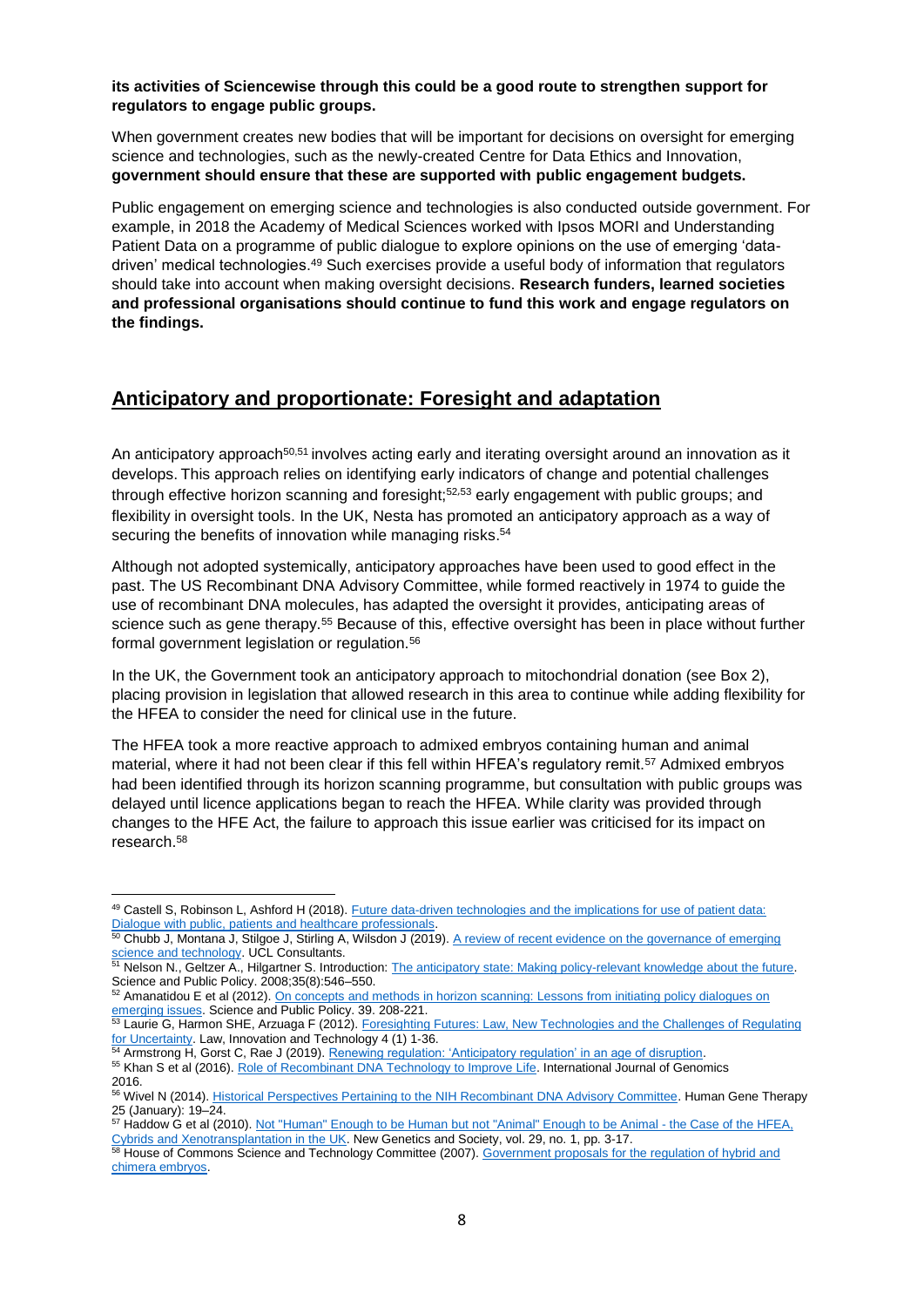An anticipatory approach is valuable to keep pace with science, and to adapt to changing societal concerns, which are important for issues such as the 14-day limit for maintaining human embryos in culture (see Box 3).

#### **Box 3: Revisiting the 14-day rule**

The 14-day rule states that no human embryo should be grown in vitro for longer than 14 days after fertilisation. It is a staple of human embryo research governance internationally.<sup>59</sup>

When the 14-day rule was set, it was largely theoretical, as human embryos could not be grown in culture for more than a few days. However, scientists have since managed to keep embryos alive for up to 13 days. There have been calls for the limit to be extended so that scientists can investigate early human development, the causes of early miscarriages, and ways to produce stems cells to treat diseases.<sup>60</sup>

There have also been calls to clarify the 14-day rule since the discovery that human pluripotent cells, under certain culture conditions, can self-organise in ways similar to the human embryo. It is unclear whether these 'gastruloids' fall within the definition of embryos subject to the regulation.<sup>61</sup>

With technical capabilities still improving, now would be an appropriate time for the UK Government to begin dialogue activities to explore views of public groups on potentially reviewing the 14-day rule.

## **Recommendation: The UK Government and regulators need to anticipate and monitor emerging science and technologies to develop and iterate an appropriate, proportionate approach. Regulators must be equipped by government to do this.**

Embedding an anticipatory approach within government departments and regulators requires a cultural shift to enable them to be more dynamic as new science and technologies emerge and develop. **This will require regulators and government to engage with a range of different stakeholders to better identify potential risks and opportunities, and evaluate impact.**

Good horizon scanning is essential to deliver anticipatory oversight and should be a core function for all regulators. In the UK, a number of bodies perform intelligence gathering through horizon scanning, including government departments (particularly the Government Office for Science), regulators, national academies, learned societies and think tanks. Research Councils and Innovate UK are also well placed to identify early signals of emerging science and technology through the research they fund. UKRI should, as a core role, coordinate the communication of this information into the Government's horizon scanning activities.

The Government has recently recognised the need for a strategic horizon-scanning function to support regulators.<sup>62</sup> We welcome this as the current approach is too fragmented and does not include enough external expertise. 63,64 **A central coordinating function for anticipatory oversight would provide a centre of expertise, greater leadership and a stronger strategic approach to identifying and responding to opportunities and challenges for emerging science and technologies.** This could operate through a 'hub & spoke' model, with the Better Regulation Executive well-placed to establish this function.

- <sup>60</sup> [www.theguardian.com/commentisfree/2016/may/06/extend-14-day-limit-embryo-research](https://www.theguardian.com/commentisfree/2016/may/06/extend-14-day-limit-embryo-research)
- <sup>61</sup> Chan S (2018). [How and Why to Replace the 14-Day Rule.](https://doi.org/10.1007/s40778-018-0135-7) Curr Stem Cell Rep 2018 4: 228.

<sup>&</sup>lt;sup>59</sup> Nuffield Council on Bioethics (2017). Human embryo culture: Discussions concerning the statutory time limit for maintaining [human embryos in culture in the light of some recent scientific developments.](http://nuffieldbioethics.org/project/workshop-time-limits-maintaining-human-embryos-research)

<sup>62</sup> Clark G (2018). Letter to Dr Patrick Vallance and Professor Dame Nancy Rothwell. Department for Business, Energy and [Industrial Strategy.](https://assets.publishing.service.gov.uk/government/uploads/system/uploads/attachment_data/file/750370/beis-reforming-the-governance-of-technological-innovation.pdf)

<sup>63</sup> House of Commons Science and Technology Committee (2014). [Government horizon scanning.](https://www.parliament.uk/business/committees/committees-a-z/commons-select/science-and-technology-committee/inquiries/parliament-2010/government-horizon-scanning/)

<sup>&</sup>lt;sup>64</sup> Cabinet Office (2013). Review of cross-government horizon scanning.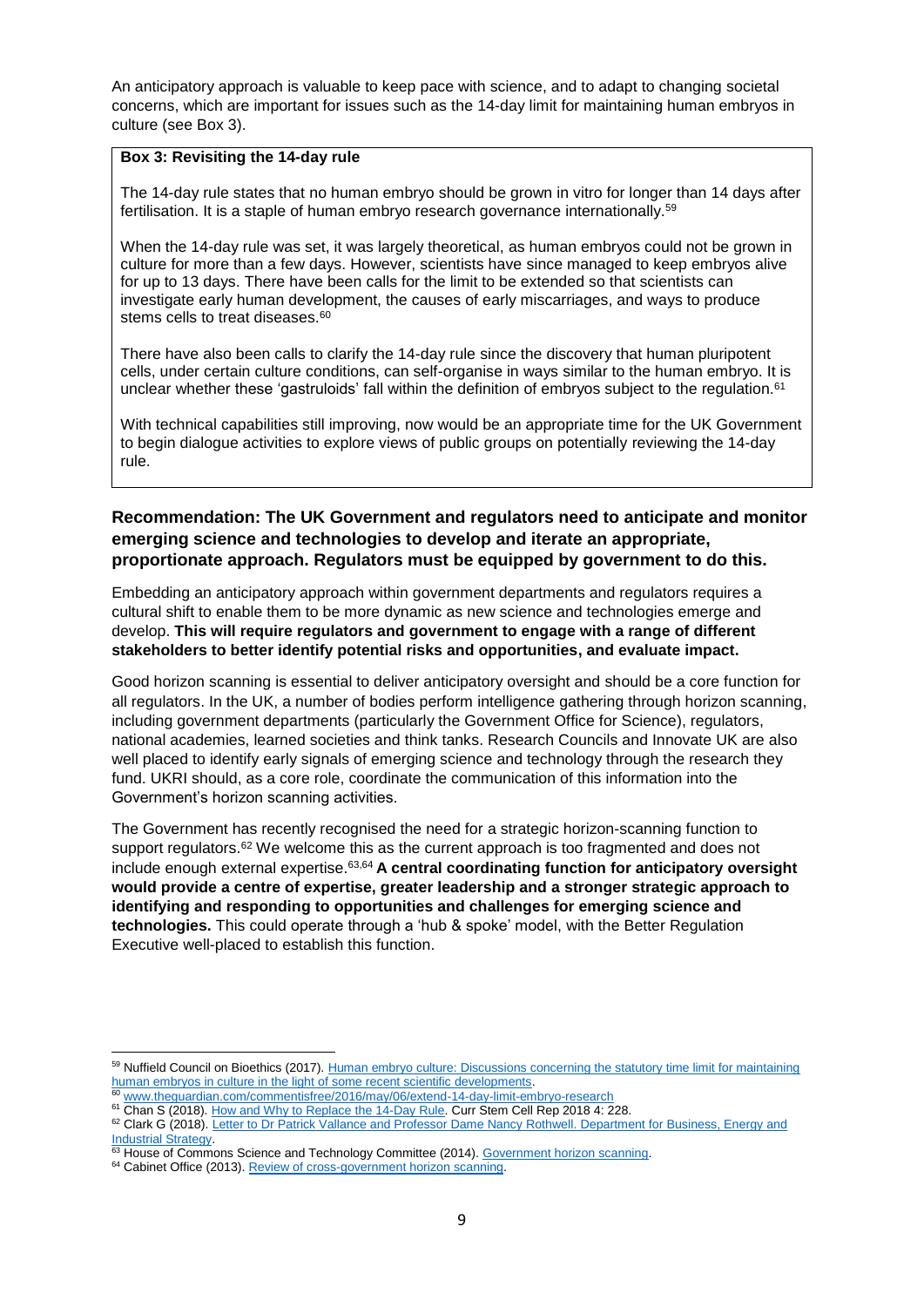# <span id="page-10-0"></span>**Innovative: Testing new approaches**

Testing experimental oversight approaches provides government and regulators with evidence of real-world impacts.<sup>65</sup> This can be done through derogation (allowing a temporary exception from existing rules or laws), devolution (where a local decision-making body is empowered to explore a different approach) or open texture (where regulatory aims are broadly defined to allow self-regulation to generate approaches that can be compared and evaluated). 66,67

Singapore is testing innovative approaches to oversight, adapting the regulatory sandbox pioneered in the UK (see Box 4) to a number of settings including Fintech, environmental services and the energy sector. Its testbed for autonomous vehicles has helped make Singapore the top-rated country for policy and consumer acceptance in this area.<sup>68</sup> Motor vehicles no longer require human drivers by law – the first country to legislate for this ahead of widespread adoption.<sup>69</sup> This reflects the Singapore Government's aim to create an environment that anticipates and accelerates disruptive innovation.<sup>70</sup>

## **Box 4: Testing regulatory oversight in Fintech**

The emergence of new financial technologies generates opportunities and risks for banking systems and consumers. Borrowing from 'sandbox' approaches in other contexts, the UK Financial Conduct Authority (FCA) developed the concept of a regulatory sandbox in 2015, while fintech was still emerging. This provided a regulatory 'safe space' in which eligible firms were able to carry out limited tests on innovative products while being exempt from certain regulatory requirements.<sup>71</sup>

The regulatory sandbox balanced traditional regulatory objectives of financial stability and consumer protection with promoting growth and competitive innovation.<sup>72</sup> It enabled firms to trial ideas and receive feedback from customers, which also benefited the regulator by providing insight into developing ideas that might need regulating in the future, as well as potential risks.

FCA oversight of testing provided increased regulatory certainty to investors. Around 40 per cent of firms that completed testing in the first cohort received investment during or following their sandbox tests.<sup>73</sup>

Since its inception, the UK sandbox has accepted four cohorts of participants – approximately 90 firms, the majority from the retail banking sector. Australia, Hong Kong, Indonesia, Malaysia, Singapore, South Korea and Thailand have developed similar models.

## **Recommendation: The Department for Business, Energy and Industrial Strategy needs to create new incentives for the testing of new oversight approaches.**

For innovative approaches to succeed, the views of public groups, industry and other stakeholders must be included to evaluate and improve oversight. The launch of the M-Pesa mobile banking service in Kenya, without a fixed regulatory structure but with heavy scrutiny from the Central Bank of

**<sup>.</sup>** 65 Fenwick MD, Kaal WA, Vermeulen EPM (2017). Regulation Tomorrow: What Happens When Technology Is Faster than the [Law?](http://digitalcommons.wcl.american.edu/aublr/vol6/iss3/1) American University Business Law Review, Vol. 6 (3).

<sup>&</sup>lt;sup>66</sup> Haomiao D, Heldeweg MA (2018). An experimental approach to regulating non-military unmanned aircraft systems. International Review of Law, Computers & Technology,

<sup>67</sup> Fosch Villaronga E, Heldeweg MA (2016). [Rethinking Regulation for Experimenting with Emerging Robotics Technologies.](https://research.utwente.nl/en/publications/rethinking-regulation-for-experimenting-with-emerging-robotics-te) Paper presented at Staatsrechtconferentie 2016, Enschede, Netherlands.

<sup>&</sup>lt;sup>68</sup> KPMG (2018). Autonomous Vehicles Readiness Index.

<sup>69</sup> [www.cio-asia.com/article/3294207/innovation/how-singapore-is-driving-the-development-of-autonomous-vehicles.html](http://www.cio-asia.com/article/3294207/innovation/how-singapore-is-driving-the-development-of-autonomous-vehicles.html)

<sup>&</sup>lt;sup>70</sup> Siddiqi L (2017)[. Three lessons from Singapore, with or without Brexit.](https://blogs.lse.ac.uk/businessreview/2017/10/11/three-lessons-from-singapore-with-or-without-brexit/) LSE Business Review: Blog Entry.

<sup>71</sup> Zetzsche DA, Buckley RP, Arner DW, Barberis JN (2017). [Regulating a Revolution: From Regulatory Sandboxes to Smart](https://papers.ssrn.com/sol3/papers.cfm?abstract_id=3018534)  [Regulation.](https://papers.ssrn.com/sol3/papers.cfm?abstract_id=3018534) Fordham Journal of Corporate & Financial Law.

<sup>72</sup> Financial Conduct Authority (2017)[. Regulatory Sandbox Lessons Learned Report.](https://www.fca.org.uk/publications/research/regulatory-sandbox-lessons-learned-report)

<sup>73</sup> Ibid.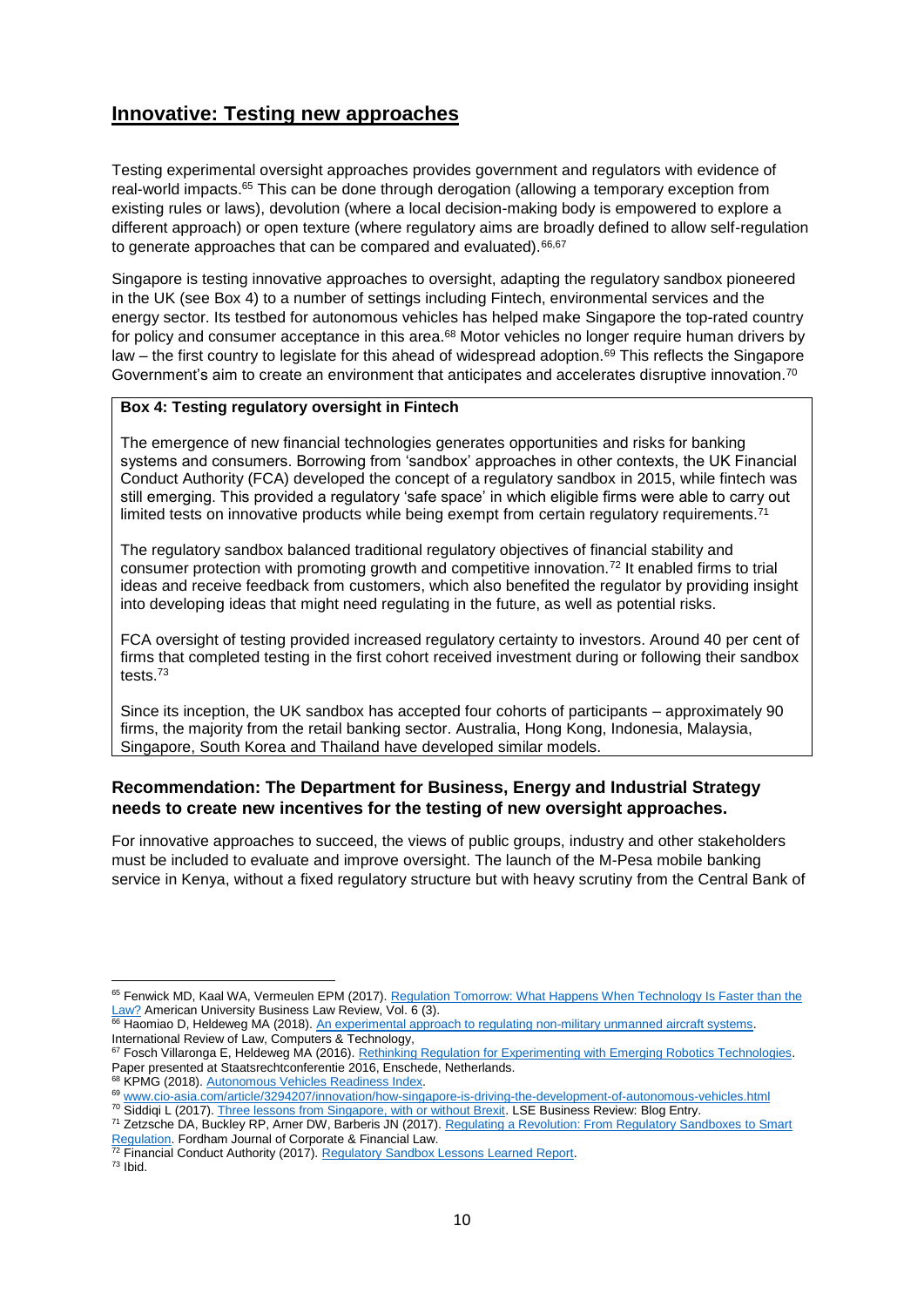Kenya, was used to develop regulations for branchless mobile banking.<sup>74</sup> User experiences were sought throughout to help find out whether they had trust in the service.<sup>75</sup>

The strength of this approach has been recognised in the UK but needs to be applied much more widely. As part of the UK Industrial Strategy, the Government's Regulators' Pioneer Fund aims to create additional live testing environments for innovations, and to encourage regulators to work across sectors. Funding has been awarded to 15 projects in the Industrial Strategy's Grand Challenge areas.<sup>76</sup> **BEIS needs to equip regulators to foster collaborations with public groups and industry to test new approaches.** 

# <span id="page-11-0"></span>**Ensuring leadership and accountability**

Where science and technologies emerge outside existing regulators' remits or span multiple sectors, there is a danger of oversight falling through the gaps.<sup>77</sup> For example, digital pills and connected inhalers create challenges by crossing regulatory areas for drugs, devices and data.78,79 Using AI to deliver healthcare may exacerbate existing gaps in liability when decisions are made by machine not man. <sup>80</sup> The UK Government is seeking to address potential regulatory gaps for data and AI through the newly-created Centre for Data Ethics and Innovation, although creating a new body may not be possible to address every new science or technology.

A further challenge is when innovations are used in settings that were not considered in earlier testing<sup>81</sup> (see Box 5).

#### **Box 5: Neurotechnologies and regulatory gaps**

Neurotechnology research has the potential to help develop new ways of understanding and treating brain disorders. But neuromodulatory devices and brain–computer interfaces are already being sold direct to consumers (DTC) without the involvement of medical professionals.<sup>82</sup>

As long as they do not make therapeutic claims, manufacturers of most DTC devices for cognitive enhancement only have to follow basic safety standards for their products, despite uncertainty around possible long-term risks.<sup>83</sup>

This has led to criticism that regulatory oversight of DTC neurotechnologies is insufficient. The number of products, the dynamic nature of software applications that can change with each update and the potential ethical issues surrounding these innovations all create challenges.<sup>84</sup> There are no industry wide safety standards, and the market has many companies that sell products with little evidence to back up their claims.<sup>85</sup>

<sup>74</sup> Muthiora B (2015). Enabling Mobile Money Policies [in Kenya. Fostering a Digital Financial Revolution.](http://t1.daumcdn.net/brunch/service/user/P5W/file/mxAyGPsEeNdS1FAkt9vWxBJVHSg.pdf) London: GSMA. 75 Alliance for Financial Inclusion (2010). [Enabling Mobile Money Transfer: The Central Bank of Kenya's Treatment of M-Pesa.](https://www.gsma.com/mobilefordevelopment/wp-content/uploads/2013/09/enablingmobilemoneytransfer92.pdf)

<sup>76</sup> [www.gov.uk/government/news/projects-lay-the-groundwork-for-a-future-of-robolawyers-and-flying-cars](https://www.gov.uk/government/news/projects-lay-the-groundwork-for-a-future-of-robolawyers-and-flying-cars)

<sup>77</sup> Miller C, Ohrvik-Stott J, Coldicutt R (2018). [Regulating for Responsible Technology: Capacity, Evidence and Redress: a new](https://doteveryone.org.uk/project/regulating-for-responsible-technology/)  [system for a fairer future.](https://doteveryone.org.uk/project/regulating-for-responsible-technology/)

<sup>&</sup>lt;sup>78</sup> Duggal R, Brindle I, Bagenal J (2018). <u>Digital healthcare: regulating the revolution</u>. BMJ 2018;360:k6

<sup>&</sup>lt;sup>79</sup> Blakey J, Clift J (2017)[. Smart asthma.](http://www.asthma.org.uk/smartasthma) Asthma UK.

<sup>80</sup> [www.phgfoundation.org/briefing/legal-liability-machine-learning-in-healthcare](http://www.phgfoundation.org/briefing/legal-liability-machine-learning-in-healthcare)

<sup>81</sup> Felt U, Wynne B, Callon M et al (2007). [Taking European Knowledge Society Seriously.](https://ec.europa.eu/research/science-society/document_library/pdf_06/european-knowledge-society_en.pdf) Report of the Expert Group on Science and Governance to the Science, Economy and Society Directorate, Directorate-General for Research, European Commission.

<sup>82</sup> Fernandez A, Sriraman N, Gurewitz B, Oullier O (2017). Market Report on Pervasive Neurotechnology: A Groundbreaking [Analysis of 10,000+ Patent Filings Transforming Medicine, Health, Entertainment and Business.](https://sharpbrains.com/pervasive-neurotechnology/) 

<sup>83</sup> Garden H, Bowman DM, Haesler S, Winickoff DE (2016). Neurotechnology and Society: Strengthening Responsible [Innovation in Brain Science.](https://asu.pure.elsevier.com/en/publications/neurotechnology-and-society-strengthening-responsible-innovation-) Neuron. 2016 Nov 2; 92(3): 642–646.

<sup>84</sup> Wexler A, Reiner PB (2019). [Oversight of direct-to-consumer neurotechnologies.](http://science.sciencemag.org/content/363/6424/234) Science. 2019 Jan 18;363(6424):234-235.  $85$  Ibid.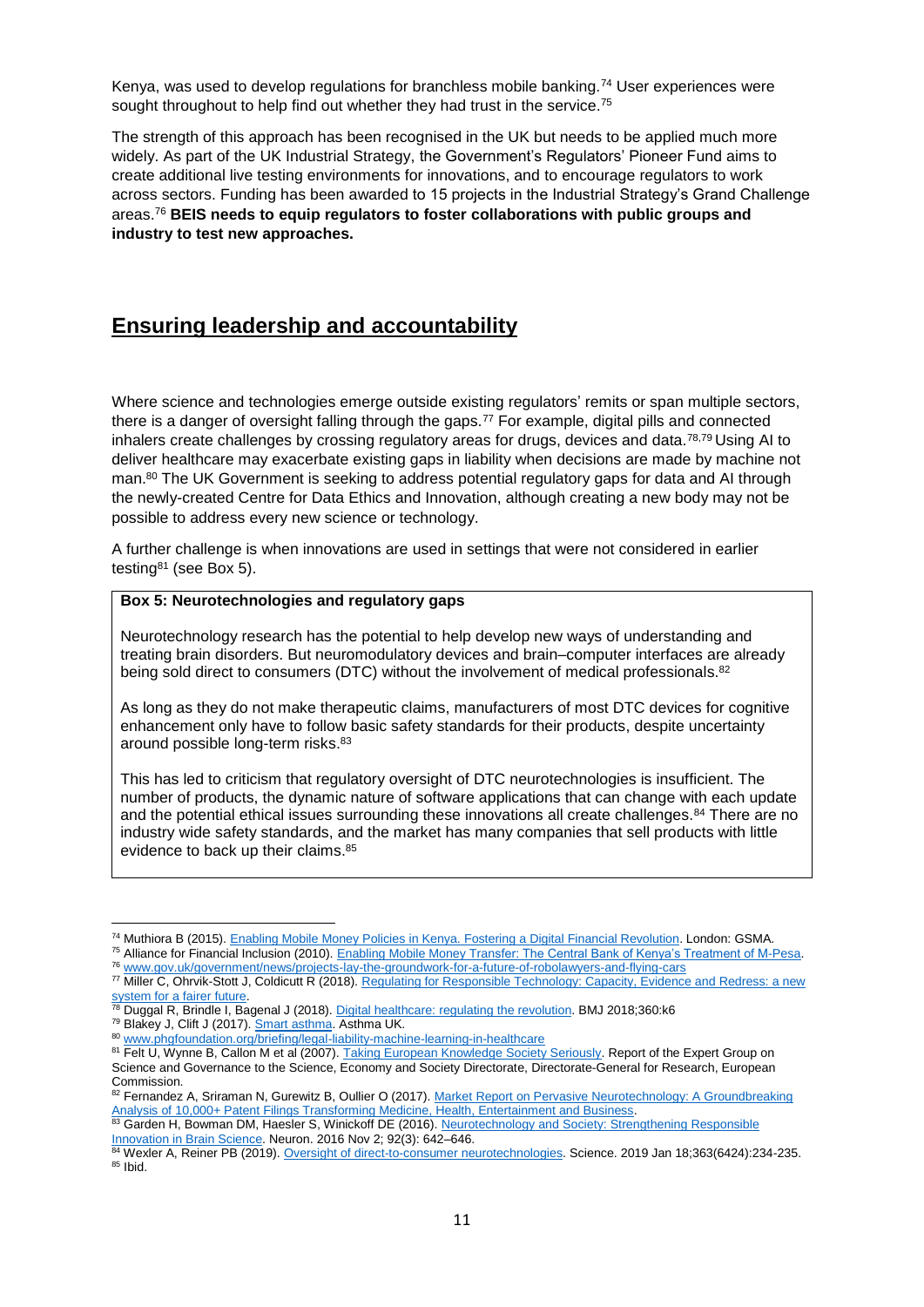Anticipatory approaches to oversight may help guide neurotechnologies to address societal needs and incentivise user-centred development to enhance efficacy, safety and security.<sup>86,87</sup>

### **Recommendation: The UK Government should be flexible and decisive in how it responds to regulatory gaps that emerge.**

Fragmented approaches can cause a lack of accountability and a lack of legal clarity for developers. The lack of a joined-up approach and clear lead for the use of patient data in medical research has been highlighted, with a range of different bodies making it complicated and costly to navigate.<sup>88</sup> **Where multiple regulatory bodies could be involved, the Government should pick a lead regulator to work with others to develop an approach, ensuring a central point of accountability and clarity for developers.**

**The Government should also promote initiatives to make it easier for developers to navigate regulatory requirements**, such as the MHRA Innovation Office's one-stop-shop regulatory advice service for regenerative medicine, which provides joined-up regulatory information, advice and guidance from over five separate regulators.<sup>89</sup>

## <span id="page-12-0"></span>Part 2: Strengthening global links and networks

An inclusive, anticipatory, innovative and proportionate approach to the oversight of emerging science and technologies is likely to bring competitive, first-mover advantages if the UK is seen as an attractive setting to test new areas of science and innovative technologies. However, if pioneering approaches to oversight are developed in isolation there is a danger of increasing divergence from the rest of the world.

Common standards play an important role in reducing barriers to international trade and regulation is an important element of trade deals.<sup>90</sup> International standards open up import and export markets and allow companies to participate in global supply chains – standards add an estimated average of £6.1 billion a year to the value of UK exports.<sup>91,92</sup> Many voluntary standards make international trade or collaboration easier – for example, the ICH guidelines developed in 1990 to reduce the complexity of medicines development across the EU, the US and Japan.<sup>93</sup>

At a time when Brexit is changing the nature of the UK's geopolitical relationships, it is important for the UK not to strike out alone, but to lead in shaping regulation internationally.

A single state can spread its laws and regulations through market mechanisms.<sup>94</sup> For example, the EU used the incentive of market access to encourage other nations to adopt its General Data Protection Regulation.<sup>95</sup> This approach benefitted the UK as a member of the EU, as it was significant player in shaping GDPR and other EU legislation such as the EU Clinical Trials Regulation.

Indirectly, international research funding can also shape standards and regulation for emerging science and technology: for example, a collaboration funded by the EU is creating a Code of Conduct

1

<sup>86</sup> Ienca M, Haselager P, Emanuel EJ[. Brain leaks and consumer neurotechnology.](https://www.nature.com/articles/nbt.4240) Nat Biotechnol. 2018 Sep 6;36(9):805-810. 87 Garden H, Bowman DM, Haesler S, Winickoff DE (2016). Neurotechnology and Society: Strengthening Responsible [Innovation in Brain Science.](https://asu.pure.elsevier.com/en/publications/neurotechnology-and-society-strengthening-responsible-innovation-) Neuron. 2016 Nov 2; 92(3): 642–646.

<sup>88</sup> Academy of Medical Sciences (2011). [A new pathway for the regulation and governance of health research.](https://acmedsci.ac.uk/file-download/35208-newpathw.pdf) 89 [www.gov.uk/government/groups/mhra-innovation-office](http://www.gov.uk/government/groups/mhra-innovation-office)

<sup>90</sup> Owen J, Stojanovic A, Rutter J (2017). [Trade after Brexit: Options for the UK's relationship with the EU.](http://www.instituteforgovernment.org.uk/publications/trade-after-brexit) Institute for Government

<sup>91</sup> Swann G (2010)[. International Standards and Trade: A Review of the](https://doi.org/10.1787/5kmdbg9xktwg-en) Empirical Literature. OECD Trade Policy Papers #97.

<sup>92</sup> Centre for Economics and Business Research (2015). The Economic Contribution of Standards to the UK Economy.

<sup>93</sup> [www.ich.org/products/guidelines.html](http://www.ich.org/products/guidelines.html)

<sup>94</sup> Bradford A (2012). [The Brussels Effect,](https://www.law.columbia.edu/media_inquiries/news_events/2013/january2013/brussels-effect) 107 Nw. U. L. Rev. 1.

<sup>95</sup> Benady D (2018)[. GDPR: Europe is taking the lead in data protection.](https://www.raconteur.net/hr/gdpr-europe-lead-data-protection)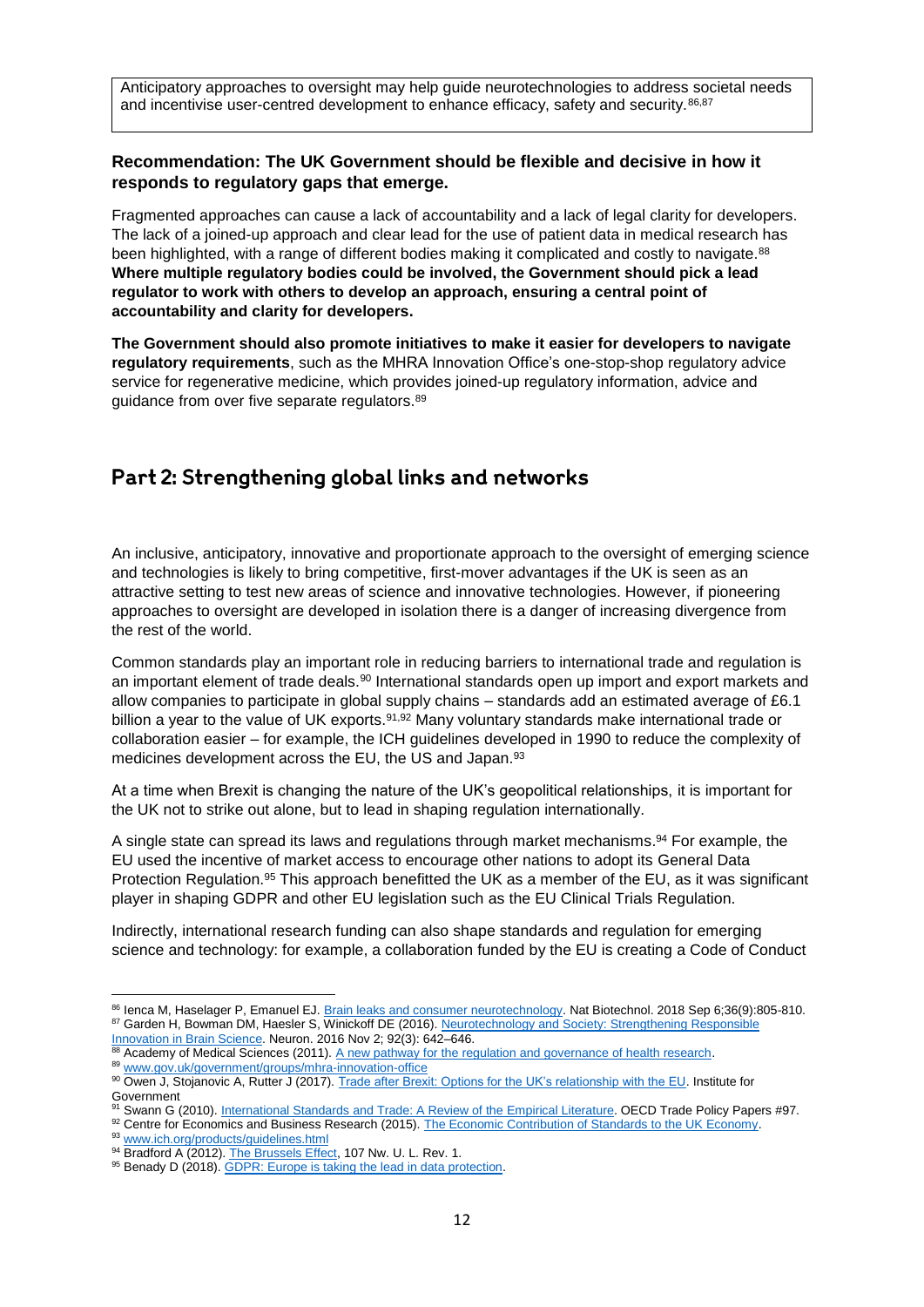for Health Research on how to apply the GDPR in practice.<sup>96</sup> The UK should negotiate associate membership of the EU framework programmes after Brexit to maintain this route of influence.

After Brexit, the UK will no longer be able to rely primarily on market size to influence the international environment, but the UK has other strengths through regulators' international activity, which offer a good foundation.

The UK was influential in the development and promotion of the European GSM standard for mobile phones (see Box 6) and around 60 countries have begun to use standards on smart cities developed first in the UK.<sup>97</sup> Within finance, the UK FCA is increasingly collaborating on new bilateral trade agreements called 'FinTech Bridges' that build links between governments, regulators and the private sector in order to open up international markets.<sup>98</sup> It has also developed a Global Financial Innovation Network with 29 other financial regulators and related organisations to explore cooperation based on the UK regulatory sandbox (see Box 4).<sup>99</sup> And the UK Government recently announced a partnership with the World Economic Forum to develop future regulation for emerging technologies.<sup>100</sup>

#### **Box 6: Developing the GSM standard**

Digital mobile cellular technology was the second generation of mobile communications technology (2G), following and largely replacing first generation analogue systems (1G). By the early 1980s, most Western European countries had analogue (1G) cellular networks in place. The fragmentation and lack of standardisation that characterised these networks, however, stood as a barrier to the successful implementation of 2G.

Between 1982 and 1987, the EU, national governments and private stakeholders worked together to develop a pan-European standard for 2G cellular networks – the Global System for Mobile Communications (GSM). This was widely considered as a successful piece of industrial policy, to accelerate a technological advance.<sup>101</sup>

What was intended initially as a pan-European mobile network became so successful that it was the dominant worldwide standard for over a decade, with GSM-based networks as a major driving force behind the rise of worldwide mobile phone users to five billion worldwide in 2018.<sup>102</sup>

Many other UK regulators have strong, long-standing links with international organisations that will remain after Brexit. For example, the British Standards Institute and Food Standards Agency represent the UK on the Council of the International Organization for Standardization and the Codex Alimentarius Commission for food standards, respectively. 103,104

Bilateral relations are also important (see Box 7). The Animals in Science Regulation Unit within the Home Office has collaborated with the Chinese Association for Laboratory Animal Sciences since 2013 to develop national standards in China for the ethical use research involving animals, embedding the '3Rs' principles (replacement, reduction and refinement). Developing these standards is likely to increase confidence and ease of research collaborations between the UK and China.<sup>105</sup>

## **Recommendation: The Foreign and Commonwealth Office, working with BEIS and the Department for International Trade, needs to support regulatory diplomacy to help ensure that the UK shares globally the approaches to oversight that it pioneers.**

**<sup>.</sup>** 96 [http://code-of-conduct-for-health-research.eu](http://code-of-conduct-for-health-research.eu/)

<sup>97</sup> Government Office for Science (2017). Technology and Innovation Futures.

<sup>98</sup> HM Treasury (2018). [Fintech Sector Strategy: Securing the Future of UK Fintech.](https://assets.publishing.service.gov.uk/government/uploads/system/uploads/attachment_data/file/692874/Fintech_Sector_Strategy_print.pdf)

<sup>99</sup> [www.fca.org.uk/firms/global-financial-innovation-network](http://www.fca.org.uk/firms/global-financial-innovation-network)

[www.gov.uk/government/news/uk-and-world-economic-forum-to-lead-regulation-revolution-to-foster-industries-of-the-future](http://www.gov.uk/government/news/uk-and-world-economic-forum-to-lead-regulation-revolution-to-foster-industries-of-the-future)

<sup>101</sup> Hillebrand F (2013). The Creation of Standards for Global Mobile Communication: GSM and UMTS Standardization from [1982 to 2000.](https://doi.org/10.1109/MWC.2013.6664470) IEEE Wireless Communications 20 (5):24–33.

<sup>&</sup>lt;sup>102</sup> GSMA Intelligence (2018)[. The Mobile Economy 2018.](https://www.gsma.com/mobileeconomy/wp-content/uploads/2018/02/The-Mobile-Economy-Global-2018.pdf) GSM Association.

<sup>103</sup> [www.bsigroup.com/en-GB/about-bsi/uk-national-standards-body/standards-policy-on-the-uk-leaving-the-eu/](http://www.bsigroup.com/en-GB/about-bsi/uk-national-standards-body/standards-policy-on-the-uk-leaving-the-eu/)

<sup>104</sup> [www.food.gov.uk/about-us/codex-alimentarius-commission](http://www.food.gov.uk/about-us/codex-alimentarius-commission)

<sup>105</sup> [www.sciencemag.org/news/2016/03/china-finally-setting-guidelines-treating-lab-animals](http://www.sciencemag.org/news/2016/03/china-finally-setting-guidelines-treating-lab-animals)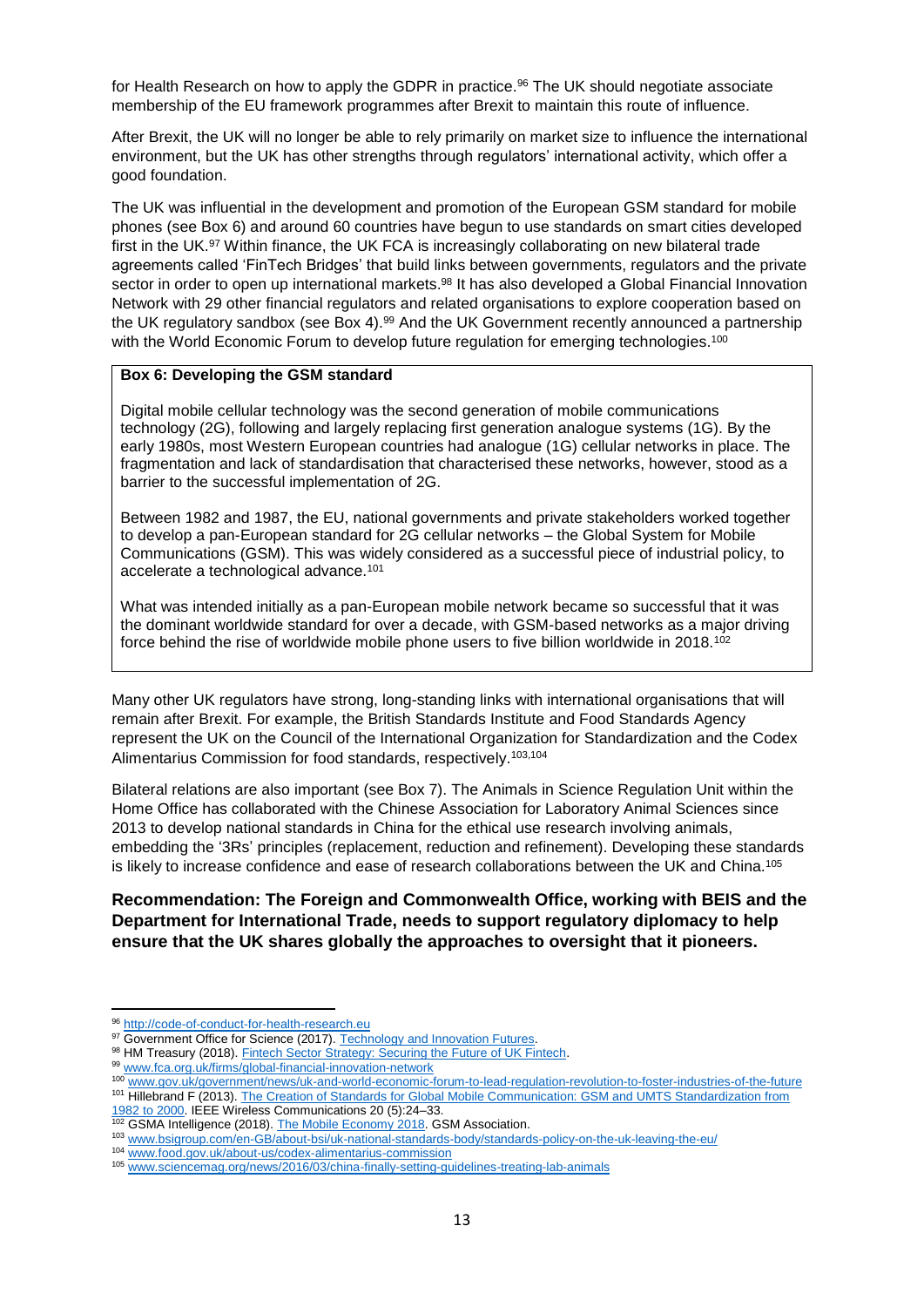Following Brexit, the UK must work harder than ever to maintain its influence abroad. **The Government must support regulators to increase their international presence, in addition to proactively engaging other nations on regulatory issues through trade agreements and international treaties.**

Existing networks can support this, including the UK Science and Innovation Network, which is active in over 40 countries and territories around the world, building partnerships in support of UK policy.<sup>106</sup> The UK could also build on existing 'science diplomacy' through international collaborations, cooperation between national academies and dedicated funding programmes.<sup>107</sup>

The UK must continue to meet high levels of ethical standards to be recognised as a leader in oversight for emerging science and technologies. Brexit leaves open the possible perception of a UK 'race to the bottom', with innovation-enabling measures considered to be at the expense of ethical considerations. To guard against this, the UK must continue to engage with institutions such as the World Health Organization and UNESCO.<sup>108</sup>

#### **Box 7: Fostering dialogue globally on genome editing**

Genome editing allows scientists to change genome sequences by adding, replacing or removing sections of DNA. The emergence of the CRISPR-Cas9 gene editing system has made targeted, highly efficient editing of genome sequences increasingly accessible.

One application is to change human reproductive cells and produce genetically edited babies. In November 2018, Dr Jiankui He, a Chinese researcher, claimed to have performed genome editing to provide resistance to HIV, resulting in a viable pregnancy and the birth of twins. Such developments have spurred jurisdictions across the world to find appropriate national and international oversight. There has even been a call for a moratorium to stop any clinical use of germline editing.<sup>109</sup>

The UK already has a clear framework to oversee genome editing. It embeds scientists, ethicists and members of the public in horizon scanning and decision making. Although not the only approach, this provides a strong basis to foster discussions and share expertise with other countries, and keeps open ethical routes to innovations in health. The UK, through the HFEA, should position itself as a thought leader supporting sensible dialogue and further refine its own approach by learning from others.

<sup>106</sup> [www.gov.uk/world/organisations/uk-science-and-innovation-network](http://www.gov.uk/world/organisations/uk-science-and-innovation-network)

<sup>107</sup> Bunn S, Ledgerwood E (2018)[. Science diplomacy.](https://researchbriefings.parliament.uk/ResearchBriefing/Summary/POST-PN-0568) Parliamentary Office of Science and Technology.

<sup>108</sup> Montgomery J (2018). [Bioethics after Brexit: Brexit an opportunity to rationalize bioethics governance in the United Kingdom.](https://journals.sagepub.com/doi/abs/10.1177/0968533218807262)  Medical Law International, 18 (2-3) pp. 135-156.

<sup>&</sup>lt;sup>109</sup> Lander E, Baylis F, Zhang F et al (2019). [Adopt a moratorium on heritable genome editing.](https://www.nature.com/articles/d41586-019-00726-5) Nature 567, 165-168.